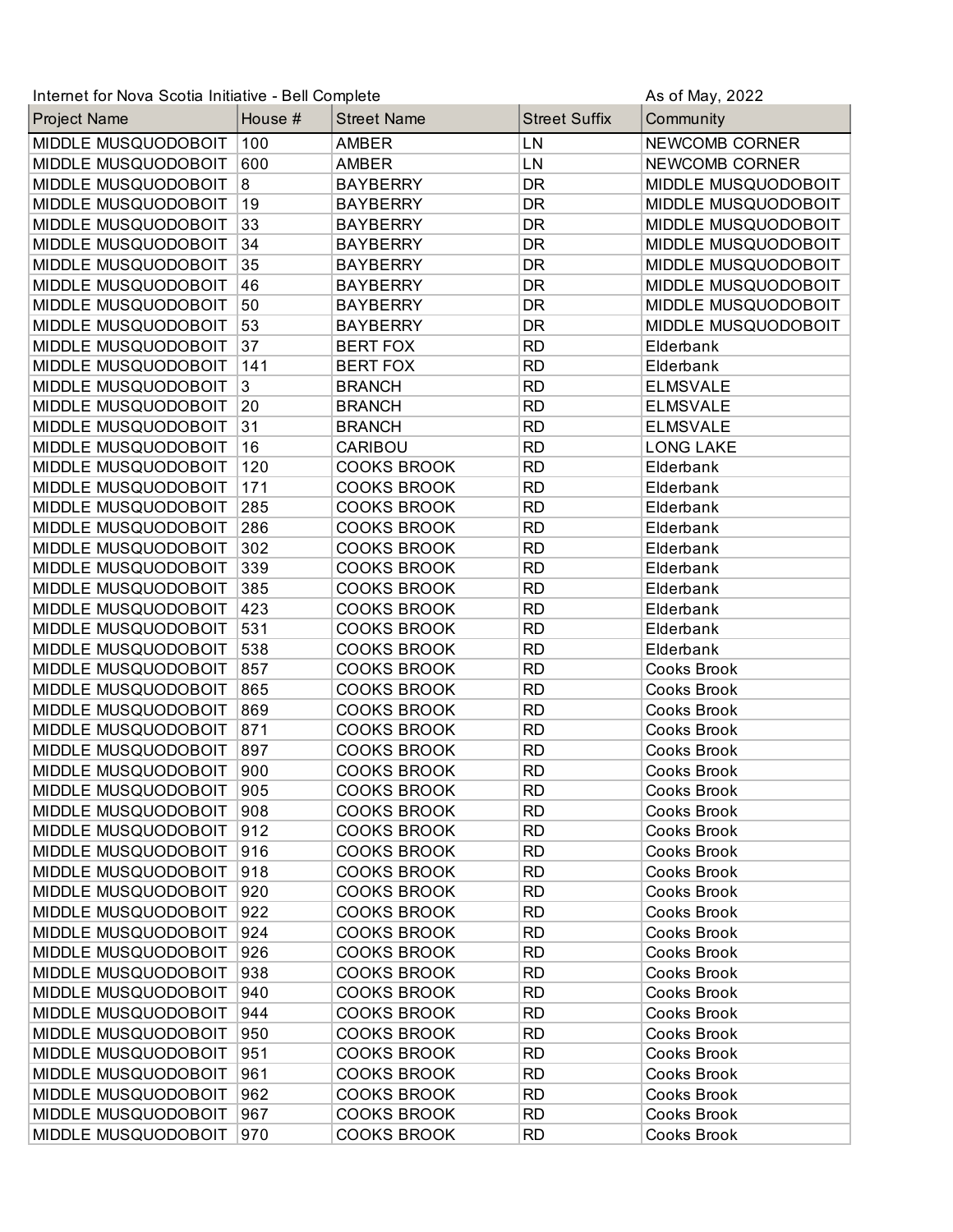| MIDDLE MUSQUODOBOIT | 976            | <b>COOKS BROOK</b>        | <b>RD</b> | Cooks Brook                |
|---------------------|----------------|---------------------------|-----------|----------------------------|
| MIDDLE MUSQUODOBOIT | 980            | <b>COOKS BROOK</b>        | <b>RD</b> | Cooks Brook                |
| MIDDLE MUSQUODOBOIT | 984            | <b>COOKS BROOK</b>        | <b>RD</b> | Cooks Brook                |
| MIDDLE MUSQUODOBOIT | 989            | <b>COOKS BROOK</b>        | <b>RD</b> | Cooks Brook                |
| MIDDLE MUSQUODOBOIT | 992            | <b>COOKS BROOK</b>        | <b>RD</b> | Cooks Brook                |
| MIDDLE MUSQUODOBOIT | 996            | <b>COOKS BROOK</b>        | <b>RD</b> | Cooks Brook                |
| MIDDLE MUSQUODOBOIT | 997            | <b>COOKS BROOK</b>        | <b>RD</b> | Cooks Brook                |
| MIDDLE MUSQUODOBOIT | 1002           | <b>COOKS BROOK</b>        | <b>RD</b> | Cooks Brook                |
| MIDDLE MUSQUODOBOIT | 1007           | <b>COOKS BROOK</b>        | <b>RD</b> | Cooks Brook                |
| MIDDLE MUSQUODOBOIT | 1008           | <b>COOKS BROOK</b>        | <b>RD</b> | <b>Cooks Brook</b>         |
| MIDDLE MUSQUODOBOIT | 1014           | <b>COOKS BROOK</b>        | <b>RD</b> | Cooks Brook                |
| MIDDLE MUSQUODOBOIT | 1021           | <b>COOKS BROOK</b>        | <b>RD</b> | Cooks Brook                |
| MIDDLE MUSQUODOBOIT | 1022           | <b>COOKS BROOK</b>        | <b>RD</b> | Cooks Brook                |
| MIDDLE MUSQUODOBOIT | 1031           | <b>COOKS BROOK</b>        | <b>RD</b> | Cooks Brook                |
| MIDDLE MUSQUODOBOIT | 1041           | <b>COOKS BROOK</b>        | <b>RD</b> | Cooks Brook                |
| MIDDLE MUSQUODOBOIT | 1051           | <b>COOKS BROOK</b>        | <b>RD</b> | Cooks Brook                |
| MIDDLE MUSQUODOBOIT | 71             | DRY LAKE                  | <b>RD</b> | NEWCOMB CORNER             |
| MIDDLE MUSQUODOBOIT | $\overline{2}$ | <b>ELM</b>                | DR        | MIDDLE MUSQUODOBOIT        |
| MIDDLE MUSQUODOBOIT | 10             | <b>ELM</b>                | DR        | MIDDLE MUSQUODOBOIT        |
| MIDDLE MUSQUODOBOIT | 11             | ELM                       | <b>DR</b> | MIDDLE MUSQUODOBOIT        |
| MIDDLE MUSQUODOBOIT | 23             | <b>ELM</b>                | DR        | MIDDLE MUSQUODOBOIT        |
| MIDDLE MUSQUODOBOIT | 31             | <b>ELM</b>                | DR        | MIDDLE MUSQUODOBOIT        |
| MIDDLE MUSQUODOBOIT | 37             | <b>ELM</b>                | DR        | MIDDLE MUSQUODOBOIT        |
| MIDDLE MUSQUODOBOIT | 39             | <b>ELM</b>                | <b>DR</b> | MIDDLE MUSQUODOBOIT        |
| MIDDLE MUSQUODOBOIT | 40             | <b>ELM</b>                | DR        | MIDDLE MUSQUODOBOIT        |
| MIDDLE MUSQUODOBOIT | 47             | <b>ELM</b>                | <b>DR</b> | MIDDLE MUSQUODOBOIT        |
| MIDDLE MUSQUODOBOIT | 48             | <b>ELM</b>                | DR        | MIDDLE MUSQUODOBOIT        |
| MIDDLE MUSQUODOBOIT | 57             | <b>ELM</b>                | DR        | MIDDLE MUSQUODOBOIT        |
| MIDDLE MUSQUODOBOIT | 64             | <b>ELM</b>                | DR        | MIDDLE MUSQUODOBOIT        |
| MIDDLE MUSQUODOBOIT | 67             | <b>ELM</b>                | <b>DR</b> | MIDDLE MUSQUODOBOIT        |
| MIDDLE MUSQUODOBOIT | 72             | <b>ELM</b>                | DR        | MIDDLE MUSQUODOBOIT        |
| MIDDLE MUSQUODOBOIT | 75             | <b>ELM</b>                | <b>DR</b> | MIDDLE MUSQUODOBOIT        |
| MIDDLE MUSQUODOBOIT | 83             | <b>ELM</b>                | DR        | MIDDLE MUSQUODOBOIT        |
| MIDDLE MUSQUODOBOIT | 88             | <b>ELM</b>                | DR        | MIDDLE MUSQUODOBOIT        |
| MIDDLE MUSQUODOBOIT | 93             | <b>ELM</b>                | DR        | MIDDLE MUSQUODOBOIT        |
| MIDDLE MUSQUODOBOIT | 96             | <b>ELM</b>                | DR        | <b>MIDDLE MUSQUODOBOIT</b> |
| MIDDLE MUSQUODOBOIT | 97             | <b>ELM</b>                | DR        | MIDDLE MUSQUODOBOIT        |
| MIDDLE MUSQUODOBOIT | 105            | ELM                       | <b>DR</b> | MIDDLE MUSQUODOBOIT        |
| MIDDLE MUSQUODOBOIT | 110            | <b>ELM</b>                | DR        | MIDDLE MUSQUODOBOIT        |
| MIDDLE MUSQUODOBOIT | 116            | <b>ELM</b>                | DR        | MIDDLE MUSQUODOBOIT        |
| MIDDLE MUSQUODOBOIT | 132            | <b>ELM</b>                | DR        | MIDDLE MUSQUODOBOIT        |
| MIDDLE MUSQUODOBOIT | 23A            | <b>ELM</b>                | DR        | MIDDLE MUSQUODOBOIT        |
| MIDDLE MUSQUODOBOIT | $\mathbf{3}$   | <b>EXHIBITION GROUNDS</b> | <b>RD</b> | MIDDLE MUSQUODOBOIT        |
| MIDDLE MUSQUODOBOIT | 139            | <b>EXHIBITION GROUNDS</b> | <b>RD</b> | MIDDLE MUSQUODOBOIT        |
| MIDDLE MUSQUODOBOIT | 157            | <b>EXHIBITION GROUNDS</b> | <b>RD</b> | MIDDLE MUSQUODOBOIT        |
| MIDDLE MUSQUODOBOIT | 163            | <b>EXHIBITION GROUNDS</b> | <b>RD</b> | MIDDLE MUSQUODOBOIT        |
| MIDDLE MUSQUODOBOIT | 171            | <b>EXHIBITION GROUNDS</b> | <b>RD</b> | MIDDLE MUSQUODOBOIT        |
| MIDDLE MUSQUODOBOIT | 181            | <b>EXHIBITION GROUNDS</b> | <b>RD</b> | MIDDLE MUSQUODOBOIT        |
| MIDDLE MUSQUODOBOIT | 190            | <b>EXHIBITION GROUNDS</b> | <b>RD</b> | MIDDLE MUSQUODOBOIT        |
| MIDDLE MUSQUODOBOIT | 190A           | <b>EXHIBITION GROUNDS</b> | <b>RD</b> | MIDDLE MUSQUODOBOIT        |
| MIDDLE MUSQUODOBOIT | 190B           | <b>EXHIBITION GROUNDS</b> | <b>RD</b> | MIDDLE MUSQUODOBOIT        |
| MIDDLE MUSQUODOBOIT | 92             | <b>GEORGE</b>             | <b>ST</b> | MIDDLE MUSQUODOBOIT        |
|                     |                |                           |           |                            |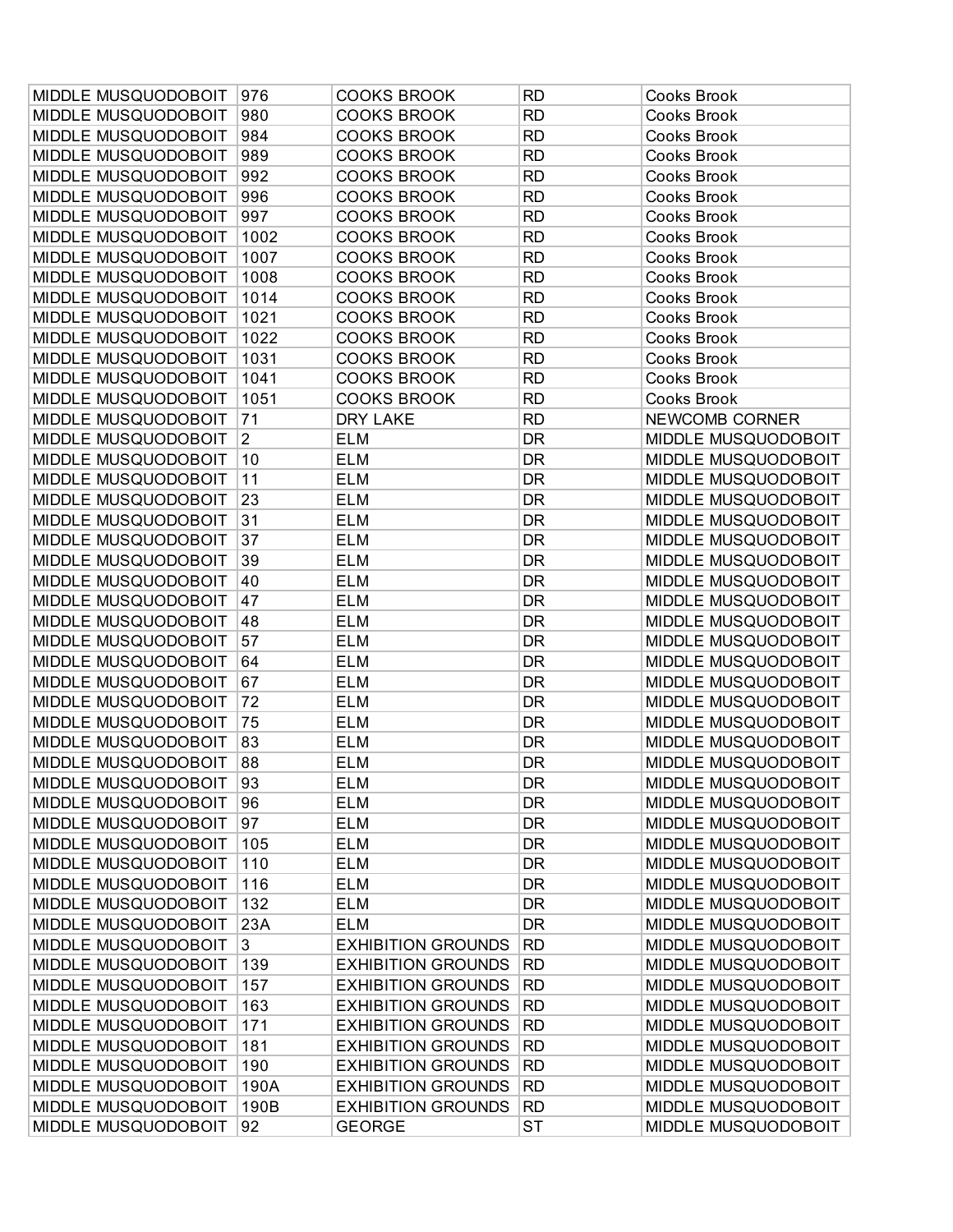| 15<br><b>GLENMORE</b><br><b>RD</b><br>MIDDLE MUSQUODOBOIT<br><b>RD</b><br>16<br><b>GLENMORE</b><br>MIDDLE MUSQUODOBOIT<br>17<br><b>RD</b><br>MIDDLE MUSQUODOBOIT<br><b>GLENMORE</b><br><b>RD</b><br>18<br><b>GLENMORE</b><br>MIDDLE MUSQUODOBOIT<br>36<br><b>RD</b><br>MIDDLE MUSQUODOBOIT<br><b>GLENMORE</b><br>44<br><b>RD</b><br>MIDDLE MUSQUODOBOIT<br><b>GLENMORE</b><br>MIDDLE MUSQUODOBOIT<br>47<br><b>GLENMORE</b><br><b>RD</b><br>MIDDLE MUSQUODOBOIT<br>55<br><b>GLENMORE</b><br><b>RD</b><br>MIDDLE MUSQUODOBOIT<br>58<br><b>RD</b><br>MIDDLE MUSQUODOBOIT<br><b>GLENMORE</b><br>70<br><b>RD</b><br><b>GLENMORE</b><br>MIDDLE MUSQUODOBOIT<br><b>RD</b><br>MIDDLE MUSQUODOBOIT<br>79<br>MIDDLE MUSQUODOBOIT<br><b>GLENMORE</b><br>87<br><b>RD</b><br>MIDDLE MUSQUODOBOIT<br>MIDDLE MUSQUODOBOIT<br><b>GLENMORE</b><br>95<br><b>GLENMORE</b><br><b>RD</b><br>MIDDLE MUSQUODOBOIT<br>MIDDLE MUSQUODOBOIT<br><b>GLENMORE</b><br><b>RD</b><br>MIDDLE MUSQUODOBOIT<br>111<br>MIDDLE MUSQUODOBOIT<br><b>RD</b><br>MIDDLE MUSQUODOBOIT<br>119<br><b>GLENMORE</b><br><b>RD</b><br>MIDDLE MUSQUODOBOIT<br>120<br><b>GLENMORE</b><br>MIDDLE MUSQUODOBOIT<br><b>RD</b><br>MIDDLE MUSQUODOBOIT<br>127<br>MIDDLE MUSQUODOBOIT<br><b>GLENMORE</b><br>MIDDLE MUSQUODOBOIT<br>128<br><b>RD</b><br>MIDDLE MUSQUODOBOIT<br><b>GLENMORE</b><br>MIDDLE MUSQUODOBOIT<br>196<br><b>GLENMORE</b><br><b>RD</b><br><b>GLENMORE</b><br>MIDDLE MUSQUODOBOIT<br>216<br><b>GLENMORE</b><br><b>RD</b><br><b>GLENMORE</b><br>226<br><b>RD</b><br>MIDDLE MUSQUODOBOIT<br><b>GLENMORE</b><br><b>GLENMORE</b><br>246<br>MIDDLE MUSQUODOBOIT<br><b>GLENMORE</b><br><b>RD</b><br><b>GLENMORE</b><br>256<br><b>RD</b><br>MIDDLE MUSQUODOBOIT<br><b>GLENMORE</b><br><b>GLENMORE</b><br>MIDDLE MUSQUODOBOIT<br>287<br><b>RD</b><br><b>GLENMORE</b><br><b>GLENMORE</b><br>301<br>MIDDLE MUSQUODOBOIT<br><b>GLENMORE</b><br><b>RD</b><br><b>GLENMORE</b><br>MIDDLE MUSQUODOBOIT<br>444<br><b>GLENMORE</b><br><b>RD</b><br><b>GLENMORE</b><br>474<br><b>RD</b><br>MIDDLE MUSQUODOBOIT<br><b>GLENMORE</b><br><b>GLENMORE</b><br><b>RD</b><br>MIDDLE MUSQUODOBOIT<br>511<br><b>GLENMORE</b><br><b>GLENMORE</b><br>MIDDLE MUSQUODOBOIT<br><b>RD</b><br>540<br><b>GLENMORE</b><br><b>GLENMORE</b><br>MIDDLE MUSQUODOBOIT<br>614<br><b>GLENMORE</b><br><b>RD</b><br><b>GLENMORE</b><br>MIDDLE MUSQUODOBOIT<br>948<br><b>GLENMORE</b><br><b>RD</b><br><b>GLENMORE</b><br>MIDDLE MUSQUODOBOIT<br>1000<br><b>GLENMORE</b><br><b>RD</b><br><b>GLENMORE</b><br>MIDDLE MUSQUODOBOIT<br>1224<br><b>RD</b><br><b>GLENMORE</b><br><b>GLENMORE</b><br>1311<br><b>RD</b><br>MIDDLE MUSQUODOBOIT<br><b>GLENMORE</b><br><b>GLENMORE</b><br>MIDDLE MUSQUODOBOIT<br>128A<br><b>RD</b><br>MIDDLE MUSQUODOBOIT<br><b>GLENMORE</b><br>MIDDLE MUSQUODOBOIT<br><b>HIGGINSVILLE</b><br><b>RD</b><br>MIDDLE MUSQUODOBOIT<br>10<br>MIDDLE MUSQUODOBOIT<br>15<br><b>HIGGINSVILLE</b><br><b>RD</b><br>MIDDLE MUSQUODOBOIT<br>MIDDLE MUSQUODOBOIT<br><b>HIGGINSVILLE</b><br><b>RD</b><br>MIDDLE MUSQUODOBOIT<br>19 | MIDDLE MUSQUODOBOIT | 96 | <b>GEORGE</b>       | <b>ST</b> | MIDDLE MUSQUODOBOIT |
|------------------------------------------------------------------------------------------------------------------------------------------------------------------------------------------------------------------------------------------------------------------------------------------------------------------------------------------------------------------------------------------------------------------------------------------------------------------------------------------------------------------------------------------------------------------------------------------------------------------------------------------------------------------------------------------------------------------------------------------------------------------------------------------------------------------------------------------------------------------------------------------------------------------------------------------------------------------------------------------------------------------------------------------------------------------------------------------------------------------------------------------------------------------------------------------------------------------------------------------------------------------------------------------------------------------------------------------------------------------------------------------------------------------------------------------------------------------------------------------------------------------------------------------------------------------------------------------------------------------------------------------------------------------------------------------------------------------------------------------------------------------------------------------------------------------------------------------------------------------------------------------------------------------------------------------------------------------------------------------------------------------------------------------------------------------------------------------------------------------------------------------------------------------------------------------------------------------------------------------------------------------------------------------------------------------------------------------------------------------------------------------------------------------------------------------------------------------------------------------------------------------------------------------------------------------------------------------------------------------------------------------------------------------------------------------------------------------------------------------------------------------------------------------------------------------------------------------------------------------------------------------------------------------------------------------------------------------------------------------------------------------------------------------------------|---------------------|----|---------------------|-----------|---------------------|
|                                                                                                                                                                                                                                                                                                                                                                                                                                                                                                                                                                                                                                                                                                                                                                                                                                                                                                                                                                                                                                                                                                                                                                                                                                                                                                                                                                                                                                                                                                                                                                                                                                                                                                                                                                                                                                                                                                                                                                                                                                                                                                                                                                                                                                                                                                                                                                                                                                                                                                                                                                                                                                                                                                                                                                                                                                                                                                                                                                                                                                                      | MIDDLE MUSQUODOBOIT |    |                     |           |                     |
|                                                                                                                                                                                                                                                                                                                                                                                                                                                                                                                                                                                                                                                                                                                                                                                                                                                                                                                                                                                                                                                                                                                                                                                                                                                                                                                                                                                                                                                                                                                                                                                                                                                                                                                                                                                                                                                                                                                                                                                                                                                                                                                                                                                                                                                                                                                                                                                                                                                                                                                                                                                                                                                                                                                                                                                                                                                                                                                                                                                                                                                      | MIDDLE MUSQUODOBOIT |    |                     |           |                     |
|                                                                                                                                                                                                                                                                                                                                                                                                                                                                                                                                                                                                                                                                                                                                                                                                                                                                                                                                                                                                                                                                                                                                                                                                                                                                                                                                                                                                                                                                                                                                                                                                                                                                                                                                                                                                                                                                                                                                                                                                                                                                                                                                                                                                                                                                                                                                                                                                                                                                                                                                                                                                                                                                                                                                                                                                                                                                                                                                                                                                                                                      | MIDDLE MUSQUODOBOIT |    |                     |           |                     |
|                                                                                                                                                                                                                                                                                                                                                                                                                                                                                                                                                                                                                                                                                                                                                                                                                                                                                                                                                                                                                                                                                                                                                                                                                                                                                                                                                                                                                                                                                                                                                                                                                                                                                                                                                                                                                                                                                                                                                                                                                                                                                                                                                                                                                                                                                                                                                                                                                                                                                                                                                                                                                                                                                                                                                                                                                                                                                                                                                                                                                                                      | MIDDLE MUSQUODOBOIT |    |                     |           |                     |
|                                                                                                                                                                                                                                                                                                                                                                                                                                                                                                                                                                                                                                                                                                                                                                                                                                                                                                                                                                                                                                                                                                                                                                                                                                                                                                                                                                                                                                                                                                                                                                                                                                                                                                                                                                                                                                                                                                                                                                                                                                                                                                                                                                                                                                                                                                                                                                                                                                                                                                                                                                                                                                                                                                                                                                                                                                                                                                                                                                                                                                                      | MIDDLE MUSQUODOBOIT |    |                     |           |                     |
|                                                                                                                                                                                                                                                                                                                                                                                                                                                                                                                                                                                                                                                                                                                                                                                                                                                                                                                                                                                                                                                                                                                                                                                                                                                                                                                                                                                                                                                                                                                                                                                                                                                                                                                                                                                                                                                                                                                                                                                                                                                                                                                                                                                                                                                                                                                                                                                                                                                                                                                                                                                                                                                                                                                                                                                                                                                                                                                                                                                                                                                      | MIDDLE MUSQUODOBOIT |    |                     |           |                     |
|                                                                                                                                                                                                                                                                                                                                                                                                                                                                                                                                                                                                                                                                                                                                                                                                                                                                                                                                                                                                                                                                                                                                                                                                                                                                                                                                                                                                                                                                                                                                                                                                                                                                                                                                                                                                                                                                                                                                                                                                                                                                                                                                                                                                                                                                                                                                                                                                                                                                                                                                                                                                                                                                                                                                                                                                                                                                                                                                                                                                                                                      |                     |    |                     |           |                     |
|                                                                                                                                                                                                                                                                                                                                                                                                                                                                                                                                                                                                                                                                                                                                                                                                                                                                                                                                                                                                                                                                                                                                                                                                                                                                                                                                                                                                                                                                                                                                                                                                                                                                                                                                                                                                                                                                                                                                                                                                                                                                                                                                                                                                                                                                                                                                                                                                                                                                                                                                                                                                                                                                                                                                                                                                                                                                                                                                                                                                                                                      | MIDDLE MUSQUODOBOIT |    |                     |           |                     |
|                                                                                                                                                                                                                                                                                                                                                                                                                                                                                                                                                                                                                                                                                                                                                                                                                                                                                                                                                                                                                                                                                                                                                                                                                                                                                                                                                                                                                                                                                                                                                                                                                                                                                                                                                                                                                                                                                                                                                                                                                                                                                                                                                                                                                                                                                                                                                                                                                                                                                                                                                                                                                                                                                                                                                                                                                                                                                                                                                                                                                                                      | MIDDLE MUSQUODOBOIT |    |                     |           |                     |
|                                                                                                                                                                                                                                                                                                                                                                                                                                                                                                                                                                                                                                                                                                                                                                                                                                                                                                                                                                                                                                                                                                                                                                                                                                                                                                                                                                                                                                                                                                                                                                                                                                                                                                                                                                                                                                                                                                                                                                                                                                                                                                                                                                                                                                                                                                                                                                                                                                                                                                                                                                                                                                                                                                                                                                                                                                                                                                                                                                                                                                                      | MIDDLE MUSQUODOBOIT |    |                     |           |                     |
|                                                                                                                                                                                                                                                                                                                                                                                                                                                                                                                                                                                                                                                                                                                                                                                                                                                                                                                                                                                                                                                                                                                                                                                                                                                                                                                                                                                                                                                                                                                                                                                                                                                                                                                                                                                                                                                                                                                                                                                                                                                                                                                                                                                                                                                                                                                                                                                                                                                                                                                                                                                                                                                                                                                                                                                                                                                                                                                                                                                                                                                      |                     |    |                     |           |                     |
|                                                                                                                                                                                                                                                                                                                                                                                                                                                                                                                                                                                                                                                                                                                                                                                                                                                                                                                                                                                                                                                                                                                                                                                                                                                                                                                                                                                                                                                                                                                                                                                                                                                                                                                                                                                                                                                                                                                                                                                                                                                                                                                                                                                                                                                                                                                                                                                                                                                                                                                                                                                                                                                                                                                                                                                                                                                                                                                                                                                                                                                      |                     |    |                     |           |                     |
|                                                                                                                                                                                                                                                                                                                                                                                                                                                                                                                                                                                                                                                                                                                                                                                                                                                                                                                                                                                                                                                                                                                                                                                                                                                                                                                                                                                                                                                                                                                                                                                                                                                                                                                                                                                                                                                                                                                                                                                                                                                                                                                                                                                                                                                                                                                                                                                                                                                                                                                                                                                                                                                                                                                                                                                                                                                                                                                                                                                                                                                      | MIDDLE MUSQUODOBOIT |    |                     |           |                     |
|                                                                                                                                                                                                                                                                                                                                                                                                                                                                                                                                                                                                                                                                                                                                                                                                                                                                                                                                                                                                                                                                                                                                                                                                                                                                                                                                                                                                                                                                                                                                                                                                                                                                                                                                                                                                                                                                                                                                                                                                                                                                                                                                                                                                                                                                                                                                                                                                                                                                                                                                                                                                                                                                                                                                                                                                                                                                                                                                                                                                                                                      |                     |    |                     |           |                     |
|                                                                                                                                                                                                                                                                                                                                                                                                                                                                                                                                                                                                                                                                                                                                                                                                                                                                                                                                                                                                                                                                                                                                                                                                                                                                                                                                                                                                                                                                                                                                                                                                                                                                                                                                                                                                                                                                                                                                                                                                                                                                                                                                                                                                                                                                                                                                                                                                                                                                                                                                                                                                                                                                                                                                                                                                                                                                                                                                                                                                                                                      |                     |    |                     |           |                     |
|                                                                                                                                                                                                                                                                                                                                                                                                                                                                                                                                                                                                                                                                                                                                                                                                                                                                                                                                                                                                                                                                                                                                                                                                                                                                                                                                                                                                                                                                                                                                                                                                                                                                                                                                                                                                                                                                                                                                                                                                                                                                                                                                                                                                                                                                                                                                                                                                                                                                                                                                                                                                                                                                                                                                                                                                                                                                                                                                                                                                                                                      |                     |    |                     |           |                     |
|                                                                                                                                                                                                                                                                                                                                                                                                                                                                                                                                                                                                                                                                                                                                                                                                                                                                                                                                                                                                                                                                                                                                                                                                                                                                                                                                                                                                                                                                                                                                                                                                                                                                                                                                                                                                                                                                                                                                                                                                                                                                                                                                                                                                                                                                                                                                                                                                                                                                                                                                                                                                                                                                                                                                                                                                                                                                                                                                                                                                                                                      |                     |    |                     |           |                     |
|                                                                                                                                                                                                                                                                                                                                                                                                                                                                                                                                                                                                                                                                                                                                                                                                                                                                                                                                                                                                                                                                                                                                                                                                                                                                                                                                                                                                                                                                                                                                                                                                                                                                                                                                                                                                                                                                                                                                                                                                                                                                                                                                                                                                                                                                                                                                                                                                                                                                                                                                                                                                                                                                                                                                                                                                                                                                                                                                                                                                                                                      |                     |    |                     |           |                     |
|                                                                                                                                                                                                                                                                                                                                                                                                                                                                                                                                                                                                                                                                                                                                                                                                                                                                                                                                                                                                                                                                                                                                                                                                                                                                                                                                                                                                                                                                                                                                                                                                                                                                                                                                                                                                                                                                                                                                                                                                                                                                                                                                                                                                                                                                                                                                                                                                                                                                                                                                                                                                                                                                                                                                                                                                                                                                                                                                                                                                                                                      |                     |    |                     |           |                     |
|                                                                                                                                                                                                                                                                                                                                                                                                                                                                                                                                                                                                                                                                                                                                                                                                                                                                                                                                                                                                                                                                                                                                                                                                                                                                                                                                                                                                                                                                                                                                                                                                                                                                                                                                                                                                                                                                                                                                                                                                                                                                                                                                                                                                                                                                                                                                                                                                                                                                                                                                                                                                                                                                                                                                                                                                                                                                                                                                                                                                                                                      |                     |    |                     |           |                     |
|                                                                                                                                                                                                                                                                                                                                                                                                                                                                                                                                                                                                                                                                                                                                                                                                                                                                                                                                                                                                                                                                                                                                                                                                                                                                                                                                                                                                                                                                                                                                                                                                                                                                                                                                                                                                                                                                                                                                                                                                                                                                                                                                                                                                                                                                                                                                                                                                                                                                                                                                                                                                                                                                                                                                                                                                                                                                                                                                                                                                                                                      |                     |    |                     |           |                     |
|                                                                                                                                                                                                                                                                                                                                                                                                                                                                                                                                                                                                                                                                                                                                                                                                                                                                                                                                                                                                                                                                                                                                                                                                                                                                                                                                                                                                                                                                                                                                                                                                                                                                                                                                                                                                                                                                                                                                                                                                                                                                                                                                                                                                                                                                                                                                                                                                                                                                                                                                                                                                                                                                                                                                                                                                                                                                                                                                                                                                                                                      |                     |    |                     |           |                     |
|                                                                                                                                                                                                                                                                                                                                                                                                                                                                                                                                                                                                                                                                                                                                                                                                                                                                                                                                                                                                                                                                                                                                                                                                                                                                                                                                                                                                                                                                                                                                                                                                                                                                                                                                                                                                                                                                                                                                                                                                                                                                                                                                                                                                                                                                                                                                                                                                                                                                                                                                                                                                                                                                                                                                                                                                                                                                                                                                                                                                                                                      |                     |    |                     |           |                     |
|                                                                                                                                                                                                                                                                                                                                                                                                                                                                                                                                                                                                                                                                                                                                                                                                                                                                                                                                                                                                                                                                                                                                                                                                                                                                                                                                                                                                                                                                                                                                                                                                                                                                                                                                                                                                                                                                                                                                                                                                                                                                                                                                                                                                                                                                                                                                                                                                                                                                                                                                                                                                                                                                                                                                                                                                                                                                                                                                                                                                                                                      |                     |    |                     |           |                     |
|                                                                                                                                                                                                                                                                                                                                                                                                                                                                                                                                                                                                                                                                                                                                                                                                                                                                                                                                                                                                                                                                                                                                                                                                                                                                                                                                                                                                                                                                                                                                                                                                                                                                                                                                                                                                                                                                                                                                                                                                                                                                                                                                                                                                                                                                                                                                                                                                                                                                                                                                                                                                                                                                                                                                                                                                                                                                                                                                                                                                                                                      |                     |    |                     |           |                     |
|                                                                                                                                                                                                                                                                                                                                                                                                                                                                                                                                                                                                                                                                                                                                                                                                                                                                                                                                                                                                                                                                                                                                                                                                                                                                                                                                                                                                                                                                                                                                                                                                                                                                                                                                                                                                                                                                                                                                                                                                                                                                                                                                                                                                                                                                                                                                                                                                                                                                                                                                                                                                                                                                                                                                                                                                                                                                                                                                                                                                                                                      |                     |    |                     |           |                     |
|                                                                                                                                                                                                                                                                                                                                                                                                                                                                                                                                                                                                                                                                                                                                                                                                                                                                                                                                                                                                                                                                                                                                                                                                                                                                                                                                                                                                                                                                                                                                                                                                                                                                                                                                                                                                                                                                                                                                                                                                                                                                                                                                                                                                                                                                                                                                                                                                                                                                                                                                                                                                                                                                                                                                                                                                                                                                                                                                                                                                                                                      |                     |    |                     |           |                     |
|                                                                                                                                                                                                                                                                                                                                                                                                                                                                                                                                                                                                                                                                                                                                                                                                                                                                                                                                                                                                                                                                                                                                                                                                                                                                                                                                                                                                                                                                                                                                                                                                                                                                                                                                                                                                                                                                                                                                                                                                                                                                                                                                                                                                                                                                                                                                                                                                                                                                                                                                                                                                                                                                                                                                                                                                                                                                                                                                                                                                                                                      |                     |    |                     |           |                     |
|                                                                                                                                                                                                                                                                                                                                                                                                                                                                                                                                                                                                                                                                                                                                                                                                                                                                                                                                                                                                                                                                                                                                                                                                                                                                                                                                                                                                                                                                                                                                                                                                                                                                                                                                                                                                                                                                                                                                                                                                                                                                                                                                                                                                                                                                                                                                                                                                                                                                                                                                                                                                                                                                                                                                                                                                                                                                                                                                                                                                                                                      |                     |    |                     |           |                     |
|                                                                                                                                                                                                                                                                                                                                                                                                                                                                                                                                                                                                                                                                                                                                                                                                                                                                                                                                                                                                                                                                                                                                                                                                                                                                                                                                                                                                                                                                                                                                                                                                                                                                                                                                                                                                                                                                                                                                                                                                                                                                                                                                                                                                                                                                                                                                                                                                                                                                                                                                                                                                                                                                                                                                                                                                                                                                                                                                                                                                                                                      |                     |    |                     |           |                     |
|                                                                                                                                                                                                                                                                                                                                                                                                                                                                                                                                                                                                                                                                                                                                                                                                                                                                                                                                                                                                                                                                                                                                                                                                                                                                                                                                                                                                                                                                                                                                                                                                                                                                                                                                                                                                                                                                                                                                                                                                                                                                                                                                                                                                                                                                                                                                                                                                                                                                                                                                                                                                                                                                                                                                                                                                                                                                                                                                                                                                                                                      |                     |    |                     |           |                     |
|                                                                                                                                                                                                                                                                                                                                                                                                                                                                                                                                                                                                                                                                                                                                                                                                                                                                                                                                                                                                                                                                                                                                                                                                                                                                                                                                                                                                                                                                                                                                                                                                                                                                                                                                                                                                                                                                                                                                                                                                                                                                                                                                                                                                                                                                                                                                                                                                                                                                                                                                                                                                                                                                                                                                                                                                                                                                                                                                                                                                                                                      |                     |    |                     |           |                     |
|                                                                                                                                                                                                                                                                                                                                                                                                                                                                                                                                                                                                                                                                                                                                                                                                                                                                                                                                                                                                                                                                                                                                                                                                                                                                                                                                                                                                                                                                                                                                                                                                                                                                                                                                                                                                                                                                                                                                                                                                                                                                                                                                                                                                                                                                                                                                                                                                                                                                                                                                                                                                                                                                                                                                                                                                                                                                                                                                                                                                                                                      |                     |    |                     |           |                     |
|                                                                                                                                                                                                                                                                                                                                                                                                                                                                                                                                                                                                                                                                                                                                                                                                                                                                                                                                                                                                                                                                                                                                                                                                                                                                                                                                                                                                                                                                                                                                                                                                                                                                                                                                                                                                                                                                                                                                                                                                                                                                                                                                                                                                                                                                                                                                                                                                                                                                                                                                                                                                                                                                                                                                                                                                                                                                                                                                                                                                                                                      |                     |    |                     |           |                     |
|                                                                                                                                                                                                                                                                                                                                                                                                                                                                                                                                                                                                                                                                                                                                                                                                                                                                                                                                                                                                                                                                                                                                                                                                                                                                                                                                                                                                                                                                                                                                                                                                                                                                                                                                                                                                                                                                                                                                                                                                                                                                                                                                                                                                                                                                                                                                                                                                                                                                                                                                                                                                                                                                                                                                                                                                                                                                                                                                                                                                                                                      |                     |    |                     |           |                     |
|                                                                                                                                                                                                                                                                                                                                                                                                                                                                                                                                                                                                                                                                                                                                                                                                                                                                                                                                                                                                                                                                                                                                                                                                                                                                                                                                                                                                                                                                                                                                                                                                                                                                                                                                                                                                                                                                                                                                                                                                                                                                                                                                                                                                                                                                                                                                                                                                                                                                                                                                                                                                                                                                                                                                                                                                                                                                                                                                                                                                                                                      |                     |    |                     |           |                     |
|                                                                                                                                                                                                                                                                                                                                                                                                                                                                                                                                                                                                                                                                                                                                                                                                                                                                                                                                                                                                                                                                                                                                                                                                                                                                                                                                                                                                                                                                                                                                                                                                                                                                                                                                                                                                                                                                                                                                                                                                                                                                                                                                                                                                                                                                                                                                                                                                                                                                                                                                                                                                                                                                                                                                                                                                                                                                                                                                                                                                                                                      |                     |    |                     |           |                     |
|                                                                                                                                                                                                                                                                                                                                                                                                                                                                                                                                                                                                                                                                                                                                                                                                                                                                                                                                                                                                                                                                                                                                                                                                                                                                                                                                                                                                                                                                                                                                                                                                                                                                                                                                                                                                                                                                                                                                                                                                                                                                                                                                                                                                                                                                                                                                                                                                                                                                                                                                                                                                                                                                                                                                                                                                                                                                                                                                                                                                                                                      |                     |    |                     |           |                     |
|                                                                                                                                                                                                                                                                                                                                                                                                                                                                                                                                                                                                                                                                                                                                                                                                                                                                                                                                                                                                                                                                                                                                                                                                                                                                                                                                                                                                                                                                                                                                                                                                                                                                                                                                                                                                                                                                                                                                                                                                                                                                                                                                                                                                                                                                                                                                                                                                                                                                                                                                                                                                                                                                                                                                                                                                                                                                                                                                                                                                                                                      | MIDDLE MUSQUODOBOIT | 22 | <b>HIGGINSVILLE</b> | <b>RD</b> | MIDDLE MUSQUODOBOIT |
| 38<br><b>HIGGINSVILLE</b><br><b>RD</b><br>MIDDLE MUSQUODOBOIT                                                                                                                                                                                                                                                                                                                                                                                                                                                                                                                                                                                                                                                                                                                                                                                                                                                                                                                                                                                                                                                                                                                                                                                                                                                                                                                                                                                                                                                                                                                                                                                                                                                                                                                                                                                                                                                                                                                                                                                                                                                                                                                                                                                                                                                                                                                                                                                                                                                                                                                                                                                                                                                                                                                                                                                                                                                                                                                                                                                        | MIDDLE MUSQUODOBOIT |    |                     |           |                     |
| 43<br><b>RD</b><br>MIDDLE MUSQUODOBOIT<br><b>HIGGINSVILLE</b>                                                                                                                                                                                                                                                                                                                                                                                                                                                                                                                                                                                                                                                                                                                                                                                                                                                                                                                                                                                                                                                                                                                                                                                                                                                                                                                                                                                                                                                                                                                                                                                                                                                                                                                                                                                                                                                                                                                                                                                                                                                                                                                                                                                                                                                                                                                                                                                                                                                                                                                                                                                                                                                                                                                                                                                                                                                                                                                                                                                        | MIDDLE MUSQUODOBOIT |    |                     |           |                     |
| 102<br><b>HIGGINSVILLE</b><br><b>RD</b><br>MIDDLE MUSQUODOBOIT                                                                                                                                                                                                                                                                                                                                                                                                                                                                                                                                                                                                                                                                                                                                                                                                                                                                                                                                                                                                                                                                                                                                                                                                                                                                                                                                                                                                                                                                                                                                                                                                                                                                                                                                                                                                                                                                                                                                                                                                                                                                                                                                                                                                                                                                                                                                                                                                                                                                                                                                                                                                                                                                                                                                                                                                                                                                                                                                                                                       | MIDDLE MUSQUODOBOIT |    |                     |           |                     |
| 2205<br><b>HIGGINSVILLE</b><br><b>RD</b><br><b>NEWCOMB CORNER</b>                                                                                                                                                                                                                                                                                                                                                                                                                                                                                                                                                                                                                                                                                                                                                                                                                                                                                                                                                                                                                                                                                                                                                                                                                                                                                                                                                                                                                                                                                                                                                                                                                                                                                                                                                                                                                                                                                                                                                                                                                                                                                                                                                                                                                                                                                                                                                                                                                                                                                                                                                                                                                                                                                                                                                                                                                                                                                                                                                                                    | MIDDLE MUSQUODOBOIT |    |                     |           |                     |
| HY<br>10510<br>HIGHWAY 224<br><b>ELMSVALE</b>                                                                                                                                                                                                                                                                                                                                                                                                                                                                                                                                                                                                                                                                                                                                                                                                                                                                                                                                                                                                                                                                                                                                                                                                                                                                                                                                                                                                                                                                                                                                                                                                                                                                                                                                                                                                                                                                                                                                                                                                                                                                                                                                                                                                                                                                                                                                                                                                                                                                                                                                                                                                                                                                                                                                                                                                                                                                                                                                                                                                        | MIDDLE MUSQUODOBOIT |    |                     |           |                     |
| HY<br>10542<br>HIGHWAY 224<br><b>ELMSVALE</b>                                                                                                                                                                                                                                                                                                                                                                                                                                                                                                                                                                                                                                                                                                                                                                                                                                                                                                                                                                                                                                                                                                                                                                                                                                                                                                                                                                                                                                                                                                                                                                                                                                                                                                                                                                                                                                                                                                                                                                                                                                                                                                                                                                                                                                                                                                                                                                                                                                                                                                                                                                                                                                                                                                                                                                                                                                                                                                                                                                                                        | MIDDLE MUSQUODOBOIT |    |                     |           |                     |
| 10642<br>HY<br>HIGHWAY 224<br><b>ELMSVALE</b>                                                                                                                                                                                                                                                                                                                                                                                                                                                                                                                                                                                                                                                                                                                                                                                                                                                                                                                                                                                                                                                                                                                                                                                                                                                                                                                                                                                                                                                                                                                                                                                                                                                                                                                                                                                                                                                                                                                                                                                                                                                                                                                                                                                                                                                                                                                                                                                                                                                                                                                                                                                                                                                                                                                                                                                                                                                                                                                                                                                                        | MIDDLE MUSQUODOBOIT |    |                     |           |                     |
| HY<br>10696<br>HIGHWAY 224<br><b>ELMSVALE</b>                                                                                                                                                                                                                                                                                                                                                                                                                                                                                                                                                                                                                                                                                                                                                                                                                                                                                                                                                                                                                                                                                                                                                                                                                                                                                                                                                                                                                                                                                                                                                                                                                                                                                                                                                                                                                                                                                                                                                                                                                                                                                                                                                                                                                                                                                                                                                                                                                                                                                                                                                                                                                                                                                                                                                                                                                                                                                                                                                                                                        | MIDDLE MUSQUODOBOIT |    |                     |           |                     |
| HY<br>10716<br>HIGHWAY 224<br><b>ELMSVALE</b>                                                                                                                                                                                                                                                                                                                                                                                                                                                                                                                                                                                                                                                                                                                                                                                                                                                                                                                                                                                                                                                                                                                                                                                                                                                                                                                                                                                                                                                                                                                                                                                                                                                                                                                                                                                                                                                                                                                                                                                                                                                                                                                                                                                                                                                                                                                                                                                                                                                                                                                                                                                                                                                                                                                                                                                                                                                                                                                                                                                                        | MIDDLE MUSQUODOBOIT |    |                     |           |                     |
| 10723<br>HIGHWAY 224<br>HY<br><b>ELMSVALE</b>                                                                                                                                                                                                                                                                                                                                                                                                                                                                                                                                                                                                                                                                                                                                                                                                                                                                                                                                                                                                                                                                                                                                                                                                                                                                                                                                                                                                                                                                                                                                                                                                                                                                                                                                                                                                                                                                                                                                                                                                                                                                                                                                                                                                                                                                                                                                                                                                                                                                                                                                                                                                                                                                                                                                                                                                                                                                                                                                                                                                        | MIDDLE MUSQUODOBOIT |    |                     |           |                     |
| HIGHWAY 224<br><b>ELMSVALE</b><br>10739<br>HY                                                                                                                                                                                                                                                                                                                                                                                                                                                                                                                                                                                                                                                                                                                                                                                                                                                                                                                                                                                                                                                                                                                                                                                                                                                                                                                                                                                                                                                                                                                                                                                                                                                                                                                                                                                                                                                                                                                                                                                                                                                                                                                                                                                                                                                                                                                                                                                                                                                                                                                                                                                                                                                                                                                                                                                                                                                                                                                                                                                                        | MIDDLE MUSQUODOBOIT |    |                     |           |                     |
| 10767<br>HIGHWAY 224<br>HY<br><b>ELMSVALE</b>                                                                                                                                                                                                                                                                                                                                                                                                                                                                                                                                                                                                                                                                                                                                                                                                                                                                                                                                                                                                                                                                                                                                                                                                                                                                                                                                                                                                                                                                                                                                                                                                                                                                                                                                                                                                                                                                                                                                                                                                                                                                                                                                                                                                                                                                                                                                                                                                                                                                                                                                                                                                                                                                                                                                                                                                                                                                                                                                                                                                        | MIDDLE MUSQUODOBOIT |    |                     |           |                     |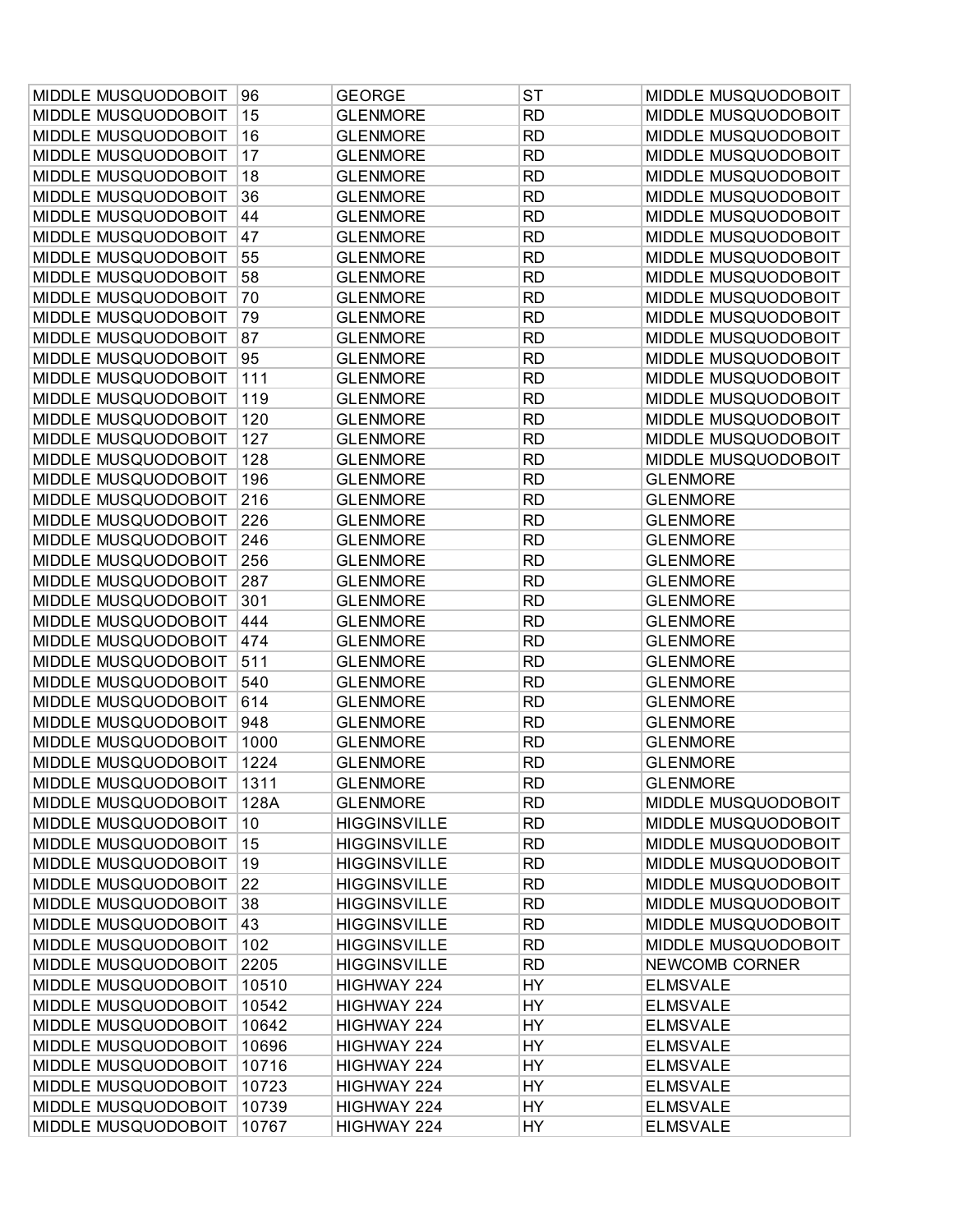| MIDDLE MUSQUODOBOIT | 10783 | HIGHWAY 224 | HY        | <b>ELMSVALE</b>     |
|---------------------|-------|-------------|-----------|---------------------|
| MIDDLE MUSQUODOBOIT | 10784 | HIGHWAY 224 | HY        | <b>ELMSVALE</b>     |
| MIDDLE MUSQUODOBOIT | 10785 | HIGHWAY 224 | HY        | <b>ELMSVALE</b>     |
| MIDDLE MUSQUODOBOIT | 10803 | HIGHWAY 224 | HY        | <b>ELMSVALE</b>     |
| MIDDLE MUSQUODOBOIT | 10804 | HIGHWAY 224 | HY        | <b>ELMSVALE</b>     |
| MIDDLE MUSQUODOBOIT | 10812 | HIGHWAY 224 | HY        | <b>ELMSVALE</b>     |
| MIDDLE MUSQUODOBOIT | 10832 | HIGHWAY 224 | HY        | <b>ELMSVALE</b>     |
| MIDDLE MUSQUODOBOIT | 10884 | HIGHWAY 224 | HY        | <b>ELMSVALE</b>     |
| MIDDLE MUSQUODOBOIT | 10914 | HIGHWAY 224 | HY        | <b>ELMSVALE</b>     |
| MIDDLE MUSQUODOBOIT | 10920 | HIGHWAY 224 | HY        | <b>ELMSVALE</b>     |
| MIDDLE MUSQUODOBOIT | 10976 | HIGHWAY 224 | HY        | <b>ELMSVALE</b>     |
| MIDDLE MUSQUODOBOIT | 10984 | HIGHWAY 224 | HY        | <b>ELMSVALE</b>     |
| MIDDLE MUSQUODOBOIT | 11016 | HIGHWAY 224 | HY        | <b>ELMSVALE</b>     |
| MIDDLE MUSQUODOBOIT | 11018 | HIGHWAY 224 | HY        | <b>ELMSVALE</b>     |
| MIDDLE MUSQUODOBOIT | 11038 | HIGHWAY 224 | HY        | <b>ELMSVALE</b>     |
| MIDDLE MUSQUODOBOIT | 11044 | HIGHWAY 224 | HY        | <b>ELMSVALE</b>     |
| MIDDLE MUSQUODOBOIT | 11054 | HIGHWAY 224 | HY        | <b>ELMSVALE</b>     |
| MIDDLE MUSQUODOBOIT | 11062 | HIGHWAY 224 | HY        | <b>ELMSVALE</b>     |
| MIDDLE MUSQUODOBOIT | 11064 | HIGHWAY 224 | HY        | <b>ELMSVALE</b>     |
| MIDDLE MUSQUODOBOIT | 11082 | HIGHWAY 224 | HY        | <b>ELMSVALE</b>     |
| MIDDLE MUSQUODOBOIT | 11114 | HIGHWAY 224 | HY        | <b>ELMSVALE</b>     |
| MIDDLE MUSQUODOBOIT | 11159 | HIGHWAY 224 | HY        | <b>ELMSVALE</b>     |
| MIDDLE MUSQUODOBOIT | 11171 | HIGHWAY 224 | HY        | <b>ELMSVALE</b>     |
| MIDDLE MUSQUODOBOIT | 11202 | HIGHWAY 224 | HY        | <b>ELMSVALE</b>     |
| MIDDLE MUSQUODOBOIT | 11237 | HIGHWAY 224 | HY        | <b>ELMSVALE</b>     |
| MIDDLE MUSQUODOBOIT | 11243 | HIGHWAY 224 | HY        | <b>ELMSVALE</b>     |
| MIDDLE MUSQUODOBOIT | 11249 | HIGHWAY 224 | HY        | <b>ELMSVALE</b>     |
| MIDDLE MUSQUODOBOIT | 11261 | HIGHWAY 224 | HY        | <b>ELMSVALE</b>     |
| MIDDLE MUSQUODOBOIT | 11268 | HIGHWAY 224 | HY        | <b>ELMSVALE</b>     |
| MIDDLE MUSQUODOBOIT | 11269 | HIGHWAY 224 | HY        | <b>ELMSVALE</b>     |
| MIDDLE MUSQUODOBOIT | 11272 | HIGHWAY 224 | HY        | <b>ELMSVALE</b>     |
| MIDDLE MUSQUODOBOIT | 11290 | HIGHWAY 224 | HY        | <b>ELMSVALE</b>     |
| MIDDLE MUSQUODOBOIT | 11291 | HIGHWAY 224 | HY        | <b>ELMSVALE</b>     |
| MIDDLE MUSQUODOBOIT | 11298 | HIGHWAY 224 | <b>HY</b> | <b>ELMSVALE</b>     |
| MIDDLE MUSQUODOBOIT | 11318 | HIGHWAY 224 | HY        | <b>ELMSVALE</b>     |
|                     |       |             |           |                     |
| MIDDLE MUSQUODOBOIT | 11324 | HIGHWAY 224 | HY        | <b>ELMSVALE</b>     |
| MIDDLE MUSQUODOBOIT | 11340 | HIGHWAY 224 | HY        | <b>ELMSVALE</b>     |
| MIDDLE MUSQUODOBOIT | 11349 | HIGHWAY 224 | HY        | <b>ELMSVALE</b>     |
| MIDDLE MUSQUODOBOIT | 11354 | HIGHWAY 224 | <b>HY</b> | <b>ELMSVALE</b>     |
| MIDDLE MUSQUODOBOIT | 11362 | HIGHWAY 224 | HY        | <b>ELMSVALE</b>     |
| MIDDLE MUSQUODOBOIT | 11363 | HIGHWAY 224 | HY        | <b>ELMSVALE</b>     |
| MIDDLE MUSQUODOBOIT | 11454 | HIGHWAY 224 | HY        | <b>ELMSVALE</b>     |
| MIDDLE MUSQUODOBOIT | 11488 | HIGHWAY 224 | HY        | <b>ELMSVALE</b>     |
| MIDDLE MUSQUODOBOIT | 11510 | HIGHWAY 224 | HY        | <b>ELMSVALE</b>     |
| MIDDLE MUSQUODOBOIT | 11518 | HIGHWAY 224 | HY        | <b>ELMSVALE</b>     |
| MIDDLE MUSQUODOBOIT | 11524 | HIGHWAY 224 | HY        | <b>ELMSVALE</b>     |
| MIDDLE MUSQUODOBOIT | 11558 | HIGHWAY 224 | HY        | <b>ELMSVALE</b>     |
| MIDDLE MUSQUODOBOIT | 11577 | HIGHWAY 224 | HY        | <b>ELMSVALE</b>     |
| MIDDLE MUSQUODOBOIT | 11598 | HIGHWAY 224 | HY        | MIDDLE MUSQUODOBOIT |
| MIDDLE MUSQUODOBOIT | 11607 | HIGHWAY 224 | HY        | MIDDLE MUSQUODOBOIT |
| MIDDLE MUSQUODOBOIT | 11614 | HIGHWAY 224 | HY        | MIDDLE MUSQUODOBOIT |
| MIDDLE MUSQUODOBOIT | 11645 | HIGHWAY 224 | HY        | MIDDLE MUSQUODOBOIT |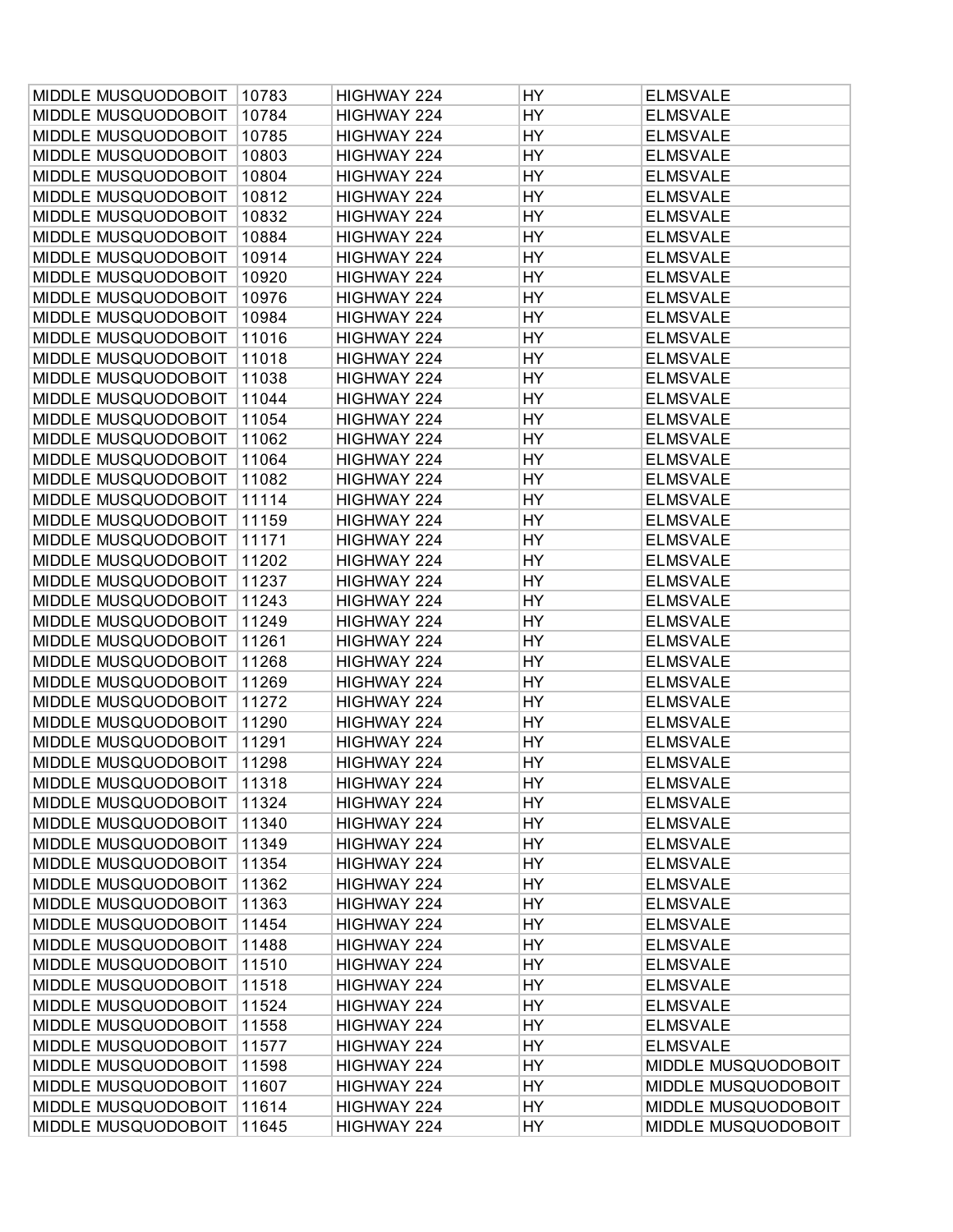| MIDDLE MUSQUODOBOIT | 11656 | HIGHWAY 224 | HY        | MIDDLE MUSQUODOBOIT |
|---------------------|-------|-------------|-----------|---------------------|
| MIDDLE MUSQUODOBOIT | 11664 | HIGHWAY 224 | HY        | MIDDLE MUSQUODOBOIT |
| MIDDLE MUSQUODOBOIT | 11685 | HIGHWAY 224 | HY        | MIDDLE MUSQUODOBOIT |
| MIDDLE MUSQUODOBOIT | 11704 | HIGHWAY 224 | HY        | MIDDLE MUSQUODOBOIT |
| MIDDLE MUSQUODOBOIT | 11770 | HIGHWAY 224 | <b>HY</b> | MIDDLE MUSQUODOBOIT |
| MIDDLE MUSQUODOBOIT | 11798 | HIGHWAY 224 | HY        | MIDDLE MUSQUODOBOIT |
| MIDDLE MUSQUODOBOIT | 11808 | HIGHWAY 224 | <b>HY</b> | MIDDLE MUSQUODOBOIT |
| MIDDLE MUSQUODOBOIT | 11816 | HIGHWAY 224 | <b>HY</b> | MIDDLE MUSQUODOBOIT |
| MIDDLE MUSQUODOBOIT | 11836 | HIGHWAY 224 | HY        | MIDDLE MUSQUODOBOIT |
| MIDDLE MUSQUODOBOIT | 11837 | HIGHWAY 224 | HY        | MIDDLE MUSQUODOBOIT |
| MIDDLE MUSQUODOBOIT | 11850 | HIGHWAY 224 | <b>HY</b> | MIDDLE MUSQUODOBOIT |
| MIDDLE MUSQUODOBOIT | 11861 | HIGHWAY 224 | HY        | MIDDLE MUSQUODOBOIT |
| MIDDLE MUSQUODOBOIT | 11871 | HIGHWAY 224 | <b>HY</b> | MIDDLE MUSQUODOBOIT |
| MIDDLE MUSQUODOBOIT | 11914 | HIGHWAY 224 | HY        | MIDDLE MUSQUODOBOIT |
| MIDDLE MUSQUODOBOIT | 11948 | HIGHWAY 224 | HY        | MIDDLE MUSQUODOBOIT |
| MIDDLE MUSQUODOBOIT | 11954 | HIGHWAY 224 | HY        | MIDDLE MUSQUODOBOIT |
| MIDDLE MUSQUODOBOIT | 11974 | HIGHWAY 224 | <b>HY</b> | MIDDLE MUSQUODOBOIT |
| MIDDLE MUSQUODOBOIT | 11980 | HIGHWAY 224 | HY        | MIDDLE MUSQUODOBOIT |
| MIDDLE MUSQUODOBOIT | 12014 | HIGHWAY 224 | <b>HY</b> | MIDDLE MUSQUODOBOIT |
| MIDDLE MUSQUODOBOIT | 12033 | HIGHWAY 224 | HY        | MIDDLE MUSQUODOBOIT |
| MIDDLE MUSQUODOBOIT | 12045 | HIGHWAY 224 | HY        | MIDDLE MUSQUODOBOIT |
| MIDDLE MUSQUODOBOIT | 12046 | HIGHWAY 224 | HY        | MIDDLE MUSQUODOBOIT |
| MIDDLE MUSQUODOBOIT | 12065 | HIGHWAY 224 | <b>HY</b> | MIDDLE MUSQUODOBOIT |
| MIDDLE MUSQUODOBOIT | 12075 | HIGHWAY 224 | HY        | MIDDLE MUSQUODOBOIT |
| MIDDLE MUSQUODOBOIT | 12086 | HIGHWAY 224 | <b>HY</b> | MIDDLE MUSQUODOBOIT |
| MIDDLE MUSQUODOBOIT | 12087 | HIGHWAY 224 | <b>HY</b> | MIDDLE MUSQUODOBOIT |
| MIDDLE MUSQUODOBOIT | 12103 | HIGHWAY 224 | HY        | MIDDLE MUSQUODOBOIT |
| MIDDLE MUSQUODOBOIT | 12104 | HIGHWAY 224 | HY        | MIDDLE MUSQUODOBOIT |
| MIDDLE MUSQUODOBOIT | 12111 | HIGHWAY 224 | <b>HY</b> | MIDDLE MUSQUODOBOIT |
| MIDDLE MUSQUODOBOIT | 12116 | HIGHWAY 224 | HY        | MIDDLE MUSQUODOBOIT |
| MIDDLE MUSQUODOBOIT | 12125 | HIGHWAY 224 | HY        | MIDDLE MUSQUODOBOIT |
| MIDDLE MUSQUODOBOIT | 12134 | HIGHWAY 224 | HY        | MIDDLE MUSQUODOBOIT |
| MIDDLE MUSQUODOBOIT | 12166 | HIGHWAY 224 | HY        | MIDDLE MUSQUODOBOIT |
| MIDDLE MUSQUODOBOIT | 12174 | HIGHWAY 224 | HY        | MIDDLE MUSQUODOBOIT |
| MIDDLE MUSQUODOBOIT | 12177 | HIGHWAY 224 | HY        | MIDDLE MUSQUODOBOIT |
| MIDDLE MUSQUODOBOIT | 12183 | HIGHWAY 224 | HY        | MIDDLE MUSQUODOBOIT |
| MIDDLE MUSQUODOBOIT | 12190 | HIGHWAY 224 | HY        | MIDDLE MUSQUODOBOIT |
| MIDDLE MUSQUODOBOIT | 12195 | HIGHWAY 224 | HY        | MIDDLE MUSQUODOBOIT |
| MIDDLE MUSQUODOBOIT | 12220 | HIGHWAY 224 | HY        | MIDDLE MUSQUODOBOIT |
| MIDDLE MUSQUODOBOIT | 12248 | HIGHWAY 224 | HY        | MIDDLE MUSQUODOBOIT |
| MIDDLE MUSQUODOBOIT | 12253 | HIGHWAY 224 | HY        | MIDDLE MUSQUODOBOIT |
| MIDDLE MUSQUODOBOIT | 12263 | HIGHWAY 224 | HY        | MIDDLE MUSQUODOBOIT |
| MIDDLE MUSQUODOBOIT | 12270 | HIGHWAY 224 | HY        | MIDDLE MUSQUODOBOIT |
| MIDDLE MUSQUODOBOIT | 12271 | HIGHWAY 224 | HY        | MIDDLE MUSQUODOBOIT |
| MIDDLE MUSQUODOBOIT | 12279 | HIGHWAY 224 | HY        | MIDDLE MUSQUODOBOIT |
| MIDDLE MUSQUODOBOIT | 12280 | HIGHWAY 224 | HY        | MIDDLE MUSQUODOBOIT |
| MIDDLE MUSQUODOBOIT | 12285 | HIGHWAY 224 | HY        | MIDDLE MUSQUODOBOIT |
| MIDDLE MUSQUODOBOIT | 12297 | HIGHWAY 224 | HY        | MIDDLE MUSQUODOBOIT |
| MIDDLE MUSQUODOBOIT | 12310 | HIGHWAY 224 | HY        | MIDDLE MUSQUODOBOIT |
| MIDDLE MUSQUODOBOIT | 12311 | HIGHWAY 224 | HY        | MIDDLE MUSQUODOBOIT |
| MIDDLE MUSQUODOBOIT | 12315 | HIGHWAY 224 | HY        | MIDDLE MUSQUODOBOIT |
| MIDDLE MUSQUODOBOIT | 12331 | HIGHWAY 224 | HY        | MIDDLE MUSQUODOBOIT |
|                     |       |             |           |                     |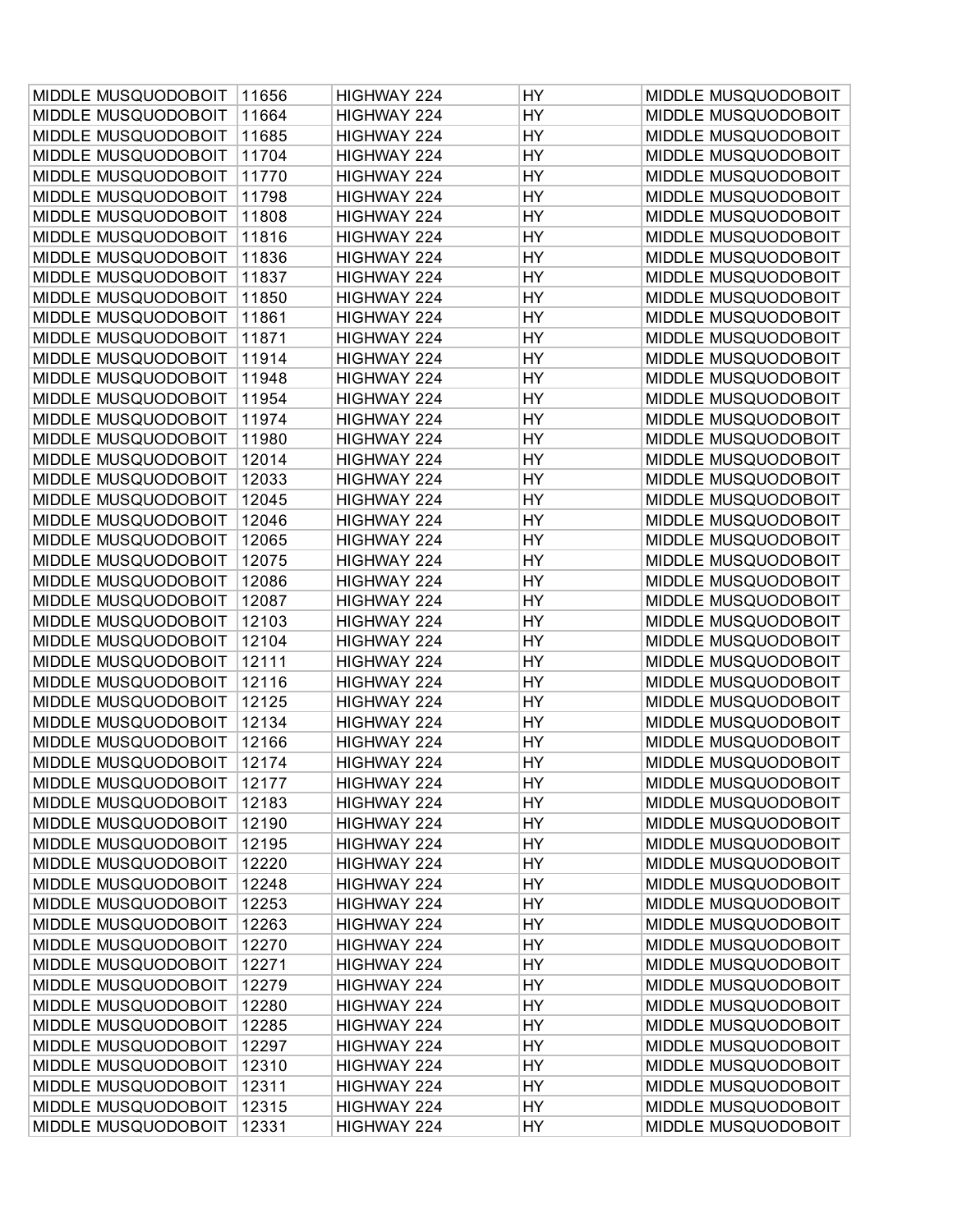| MIDDLE MUSQUODOBOIT                        | 12332  | HIGHWAY 224        | HY        | MIDDLE MUSQUODOBOIT                        |
|--------------------------------------------|--------|--------------------|-----------|--------------------------------------------|
| MIDDLE MUSQUODOBOIT                        | 12335  | HIGHWAY 224        | HY        | MIDDLE MUSQUODOBOIT                        |
| MIDDLE MUSQUODOBOIT                        | 12336  | HIGHWAY 224        | <b>HY</b> | MIDDLE MUSQUODOBOIT                        |
| MIDDLE MUSQUODOBOIT                        | 12343  | HIGHWAY 224        | HY        | MIDDLE MUSQUODOBOIT                        |
| MIDDLE MUSQUODOBOIT                        | 12346  | HIGHWAY 224        | <b>HY</b> | MIDDLE MUSQUODOBOIT                        |
| MIDDLE MUSQUODOBOIT                        | 12347  | HIGHWAY 224        | HY        | MIDDLE MUSQUODOBOIT                        |
| MIDDLE MUSQUODOBOIT                        | 12353  | HIGHWAY 224        | HY        | MIDDLE MUSQUODOBOIT                        |
| MIDDLE MUSQUODOBOIT                        | 12359  | HIGHWAY 224        | HY        | MIDDLE MUSQUODOBOIT                        |
| MIDDLE MUSQUODOBOIT                        | 12365  | HIGHWAY 224        | <b>HY</b> | MIDDLE MUSQUODOBOIT                        |
| MIDDLE MUSQUODOBOIT                        | 12371  | HIGHWAY 224        | HY        | MIDDLE MUSQUODOBOIT                        |
| MIDDLE MUSQUODOBOIT                        | 12380  | HIGHWAY 224        | HY        | MIDDLE MUSQUODOBOIT                        |
| MIDDLE MUSQUODOBOIT                        | 12384  | HIGHWAY 224        | HY        | MIDDLE MUSQUODOBOIT                        |
| MIDDLE MUSQUODOBOIT                        | 12390  | HIGHWAY 224        | HY        | MIDDLE MUSQUODOBOIT                        |
| MIDDLE MUSQUODOBOIT                        | 12391  | HIGHWAY 224        | <b>HY</b> | MIDDLE MUSQUODOBOIT                        |
| MIDDLE MUSQUODOBOIT                        | 12397  | HIGHWAY 224        | <b>HY</b> | MIDDLE MUSQUODOBOIT                        |
| MIDDLE MUSQUODOBOIT                        | 12404  | HIGHWAY 224        | HY        | MIDDLE MUSQUODOBOIT                        |
| MIDDLE MUSQUODOBOIT                        | 12407  | HIGHWAY 224        | HY        | MIDDLE MUSQUODOBOIT                        |
| MIDDLE MUSQUODOBOIT                        | 12408  | HIGHWAY 224        | HY        | MIDDLE MUSQUODOBOIT                        |
| MIDDLE MUSQUODOBOIT                        | 12414  | HIGHWAY 224        | HY        | MIDDLE MUSQUODOBOIT                        |
| MIDDLE MUSQUODOBOIT                        | 12416  | HIGHWAY 224        | HY        | MIDDLE MUSQUODOBOIT                        |
| MIDDLE MUSQUODOBOIT                        | 12419  | HIGHWAY 224        | <b>HY</b> | MIDDLE MUSQUODOBOIT                        |
| MIDDLE MUSQUODOBOIT                        | 12423  | HIGHWAY 224        | HY        | MIDDLE MUSQUODOBOIT                        |
| MIDDLE MUSQUODOBOIT                        | 12426  | HIGHWAY 224        | HY        | MIDDLE MUSQUODOBOIT                        |
| MIDDLE MUSQUODOBOIT                        | 12429  | HIGHWAY 224        | HY        | MIDDLE MUSQUODOBOIT                        |
| MIDDLE MUSQUODOBOIT                        | 12430  | HIGHWAY 224        | HY        | MIDDLE MUSQUODOBOIT                        |
| MIDDLE MUSQUODOBOIT                        | 12432  | HIGHWAY 224        | HY        | MIDDLE MUSQUODOBOIT                        |
| MIDDLE MUSQUODOBOIT                        | 12435  | HIGHWAY 224        | HY        | MIDDLE MUSQUODOBOIT                        |
| MIDDLE MUSQUODOBOIT                        | 12454  | HIGHWAY 224        | HY        | MIDDLE MUSQUODOBOIT                        |
| MIDDLE MUSQUODOBOIT                        | 12457  | HIGHWAY 224        | HY        | MIDDLE MUSQUODOBOIT                        |
| MIDDLE MUSQUODOBOIT                        | 12480  | HIGHWAY 224        | HY        | MIDDLE MUSQUODOBOIT                        |
| MIDDLE MUSQUODOBOIT                        | 12111A | HIGHWAY 224        | HY        | MIDDLE MUSQUODOBOIT                        |
| MIDDLE MUSQUODOBOIT                        | 12429A | HIGHWAY 224        | HY        | MIDDLE MUSQUODOBOIT                        |
| MIDDLE MUSQUODOBOIT                        | 12435A | HIGHWAY 224        | HY        | MIDDLE MUSQUODOBOIT                        |
| MIDDLE MUSQUODOBOIT                        | 7522   | HIGHWAY 357        | HY        | MIDDLE MUSQUODOBOIT                        |
| MIDDLE MUSQUODOBOIT                        | 7546   | HIGHWAY 357        | <b>HY</b> | MIDDLE MUSQUODOBOIT                        |
| MIDDLE MUSQUODOBOIT                        | 7552   | <b>HIGHWAY 357</b> | HY        | MIDDLE MUSQUODOBOIT                        |
| MIDDLE MUSQUODOBOIT                        | 7555   |                    | <b>HY</b> | MIDDLE MUSQUODOBOIT                        |
|                                            | 7563   | HIGHWAY 357        | HY        | MIDDLE MUSQUODOBOIT                        |
| MIDDLE MUSQUODOBOIT                        |        | HIGHWAY 357        |           |                                            |
| MIDDLE MUSQUODOBOIT<br>MIDDLE MUSQUODOBOIT | 7571   | HIGHWAY 357        | <b>HY</b> | MIDDLE MUSQUODOBOIT<br>MIDDLE MUSQUODOBOIT |
|                                            | 7572   | HIGHWAY 357        | HY        |                                            |
| MIDDLE MUSQUODOBOIT                        | 7576   | HIGHWAY 357        | <b>HY</b> | MIDDLE MUSQUODOBOIT                        |
| MIDDLE MUSQUODOBOIT                        | 7586   | HIGHWAY 357        | <b>HY</b> | MIDDLE MUSQUODOBOIT                        |
| MIDDLE MUSQUODOBOIT                        | 7753   | HIGHWAY 357        | <b>HY</b> | MIDDLE MUSQUODOBOIT                        |
| MIDDLE MUSQUODOBOIT                        | 7766   | HIGHWAY 357        | HY        | MIDDLE MUSQUODOBOIT                        |
| MIDDLE MUSQUODOBOIT                        | 7798   | HIGHWAY 357        | <b>HY</b> | MIDDLE MUSQUODOBOIT                        |
| MIDDLE MUSQUODOBOIT                        | 7805   | HIGHWAY 357        | HY        | MIDDLE MUSQUODOBOIT                        |
| MIDDLE MUSQUODOBOIT                        | 7812   | HIGHWAY 357        | HY        | MIDDLE MUSQUODOBOIT                        |
| MIDDLE MUSQUODOBOIT                        | 7817   | HIGHWAY 357        | <b>HY</b> | MIDDLE MUSQUODOBOIT                        |
| MIDDLE MUSQUODOBOIT                        | 7818   | HIGHWAY 357        | <b>HY</b> | MIDDLE MUSQUODOBOIT                        |
| MIDDLE MUSQUODOBOIT                        | 7819   | HIGHWAY 357        | HY        | MIDDLE MUSQUODOBOIT                        |
| MIDDLE MUSQUODOBOIT                        | 7820   | HIGHWAY 357        | <b>HY</b> | MIDDLE MUSQUODOBOIT                        |
| MIDDLE MUSQUODOBOIT                        | 7824   | HIGHWAY 357        | <b>HY</b> | MIDDLE MUSQUODOBOIT                        |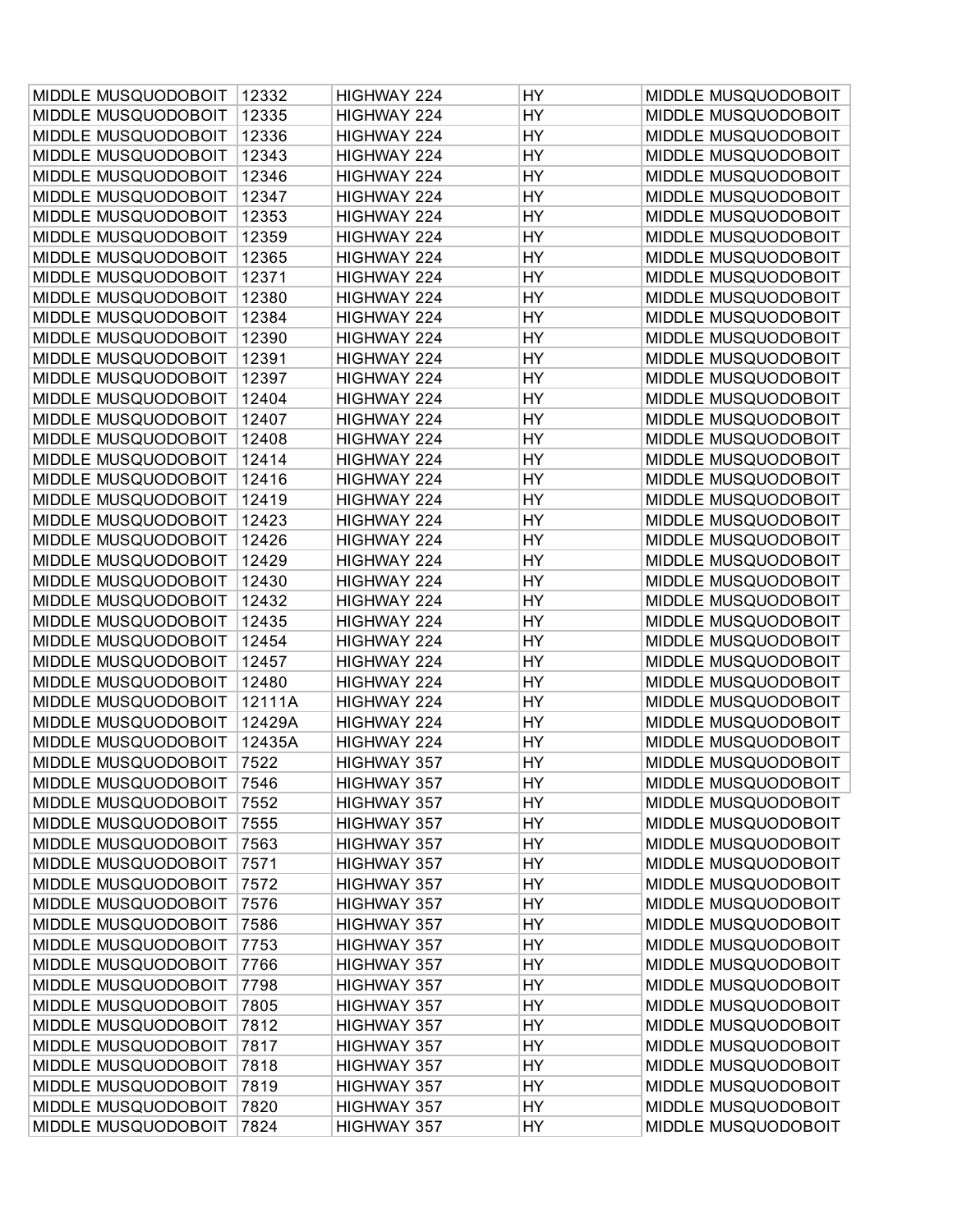| MIDDLE MUSQUODOBOIT | 7830  | HIGHWAY 357            | HY        | MIDDLE MUSQUODOBOIT   |
|---------------------|-------|------------------------|-----------|-----------------------|
| MIDDLE MUSQUODOBOIT | 7830A | HIGHWAY 357            | HY        | MIDDLE MUSQUODOBOIT   |
| MIDDLE MUSQUODOBOIT | 4861  | HIGHWAY 357            | HY        | <b>Meaghers Grant</b> |
| MIDDLE MUSQUODOBOIT | 4867  | HIGHWAY 357            | HY        | <b>Meaghers Grant</b> |
| MIDDLE MUSQUODOBOIT | 4887  | HIGHWAY 357            | HY        | <b>Meaghers Grant</b> |
| MIDDLE MUSQUODOBOIT | 4888  | HIGHWAY 357            | HY        | Meaghers Grant        |
| MIDDLE MUSQUODOBOIT | 4904  | HIGHWAY 357            | HY        | <b>Meaghers Grant</b> |
| MIDDLE MUSQUODOBOIT | 4918  | HIGHWAY 357            | HY        | Meaghers Grant        |
| MIDDLE MUSQUODOBOIT | 4926  | HIGHWAY 357            | HY        | <b>Meaghers Grant</b> |
| MIDDLE MUSQUODOBOIT | 4933  | HIGHWAY 357            | HY        | <b>Meaghers Grant</b> |
| MIDDLE MUSQUODOBOIT | 4941  | HIGHWAY 357            | <b>HY</b> | <b>Meaghers Grant</b> |
| MIDDLE MUSQUODOBOIT | 4949  | HIGHWAY 357            | HY        | Meaghers Grant        |
| MIDDLE MUSQUODOBOIT | 4950  | HIGHWAY 357            | HY        | <b>Meaghers Grant</b> |
| MIDDLE MUSQUODOBOIT | 4965  | HIGHWAY 357            | HY        | <b>Meaghers Grant</b> |
| MIDDLE MUSQUODOBOIT | 4981  | HIGHWAY 357            | HY        | <b>Meaghers Grant</b> |
| MIDDLE MUSQUODOBOIT | 5015  | HIGHWAY 357            | HY        | <b>Meaghers Grant</b> |
| MIDDLE MUSQUODOBOIT | 5018  | HIGHWAY 357            | <b>HY</b> | <b>Meaghers Grant</b> |
| MIDDLE MUSQUODOBOIT | 5027  | HIGHWAY 357            | HY        | <b>Meaghers Grant</b> |
| MIDDLE MUSQUODOBOIT | 5055  | HIGHWAY 357            | HY        | <b>Meaghers Grant</b> |
| MIDDLE MUSQUODOBOIT | 5076  | HIGHWAY 357            | HY        | <b>Meaghers Grant</b> |
| MIDDLE MUSQUODOBOIT | 5085  | HIGHWAY 357            | HY        | <b>Meaghers Grant</b> |
| MIDDLE MUSQUODOBOIT | 5086  | HIGHWAY 357            | HY        | <b>Meaghers Grant</b> |
| MIDDLE MUSQUODOBOIT | 5139  | HIGHWAY 357            | HY        | <b>Meaghers Grant</b> |
| MIDDLE MUSQUODOBOIT | 5144  | HIGHWAY 357            | HY        | <b>Meaghers Grant</b> |
| MIDDLE MUSQUODOBOIT | 5152  | HIGHWAY 357            | HY        | <b>Meaghers Grant</b> |
| MIDDLE MUSQUODOBOIT | 5194  | HIGHWAY 357            | HY        | <b>Meaghers Grant</b> |
| MIDDLE MUSQUODOBOIT | 5236  | HIGHWAY 357            | HY        | <b>Meaghers Grant</b> |
| MIDDLE MUSQUODOBOIT | 5249  | HIGHWAY 357            | HY        | <b>Meaghers Grant</b> |
| MIDDLE MUSQUODOBOIT | 5259  | HIGHWAY 357            | HY        | <b>Meaghers Grant</b> |
| MIDDLE MUSQUODOBOIT | 5271  | HIGHWAY 357            | HY        | <b>Meaghers Grant</b> |
| MIDDLE MUSQUODOBOIT | 5291  | HIGHWAY 357            | HY        | <b>Meaghers Grant</b> |
| MIDDLE MUSQUODOBOIT | 5320  | HIGHWAY 357            | HY        | Meaghers Grant        |
| MIDDLE MUSQUODOBOIT | 5362  | HIGHWAY 357            | HY        | Elderbank             |
| MIDDLE MUSQUODOBOIT | 5368  | HIGHWAY 357            | HY        | Elderbank             |
| MIDDLE MUSQUODOBOIT | 5444  | HIGHWAY 357            | <b>HY</b> | Elderbank             |
| MIDDLE MUSQUODOBOIT | 5514  | HIGHWAY 357            | HY        | Elderbank             |
| MIDDLE MUSQUODOBOIT | 5540  | HIGHWAY 357            | HY        | Elderbank             |
| MIDDLE MUSQUODOBOIT | 5572  | HIGHWAY 357            | HY        | Elderbank             |
| MIDDLE MUSQUODOBOIT | 5580  | HIGHWAY 357            | <b>HY</b> | Elderbank             |
| MIDDLE MUSQUODOBOIT | 5600  | HIGHWAY 357            | HY        | Elderbank             |
| MIDDLE MUSQUODOBOIT | 5055A | HIGHWAY 357            | HY        | <b>Meaghers Grant</b> |
| MIDDLE MUSQUODOBOIT | 10    | <b>INNIS</b>           | LN        | Cooks Brook           |
| MIDDLE MUSQUODOBOIT | 18    | <b>INNIS</b>           | LN        | Cooks Brook           |
| MIDDLE MUSQUODOBOIT | 20    | <b>INNIS</b>           | LN        | Cooks Brook           |
|                     |       |                        |           |                       |
| MIDDLE MUSQUODOBOIT | 22    | <b>INNIS</b>           | LN        | Cooks Brook           |
| MIDDLE MUSQUODOBOIT | 26    | <b>INNIS</b>           | LN        | Cooks Brook           |
| MIDDLE MUSQUODOBOIT | 30    | <b>INNIS</b>           | LN        | Cooks Brook           |
| MIDDLE MUSQUODOBOIT | 34    | <b>INNIS</b>           | LN        | Cooks Brook           |
| MIDDLE MUSQUODOBOIT | 40    | <b>INNIS</b>           | LN        | Cooks Brook           |
| MIDDLE MUSQUODOBOIT | 50    | <b>INNIS</b>           | LN        | Cooks Brook           |
| MIDDLE MUSQUODOBOIT | 80    | <b>JOHN GRANT BACK</b> | <b>RD</b> | <b>Meaghers Grant</b> |
| MIDDLE MUSQUODOBOIT | 102   | <b>JOHN GRANT BACK</b> | <b>RD</b> | <b>Meaghers Grant</b> |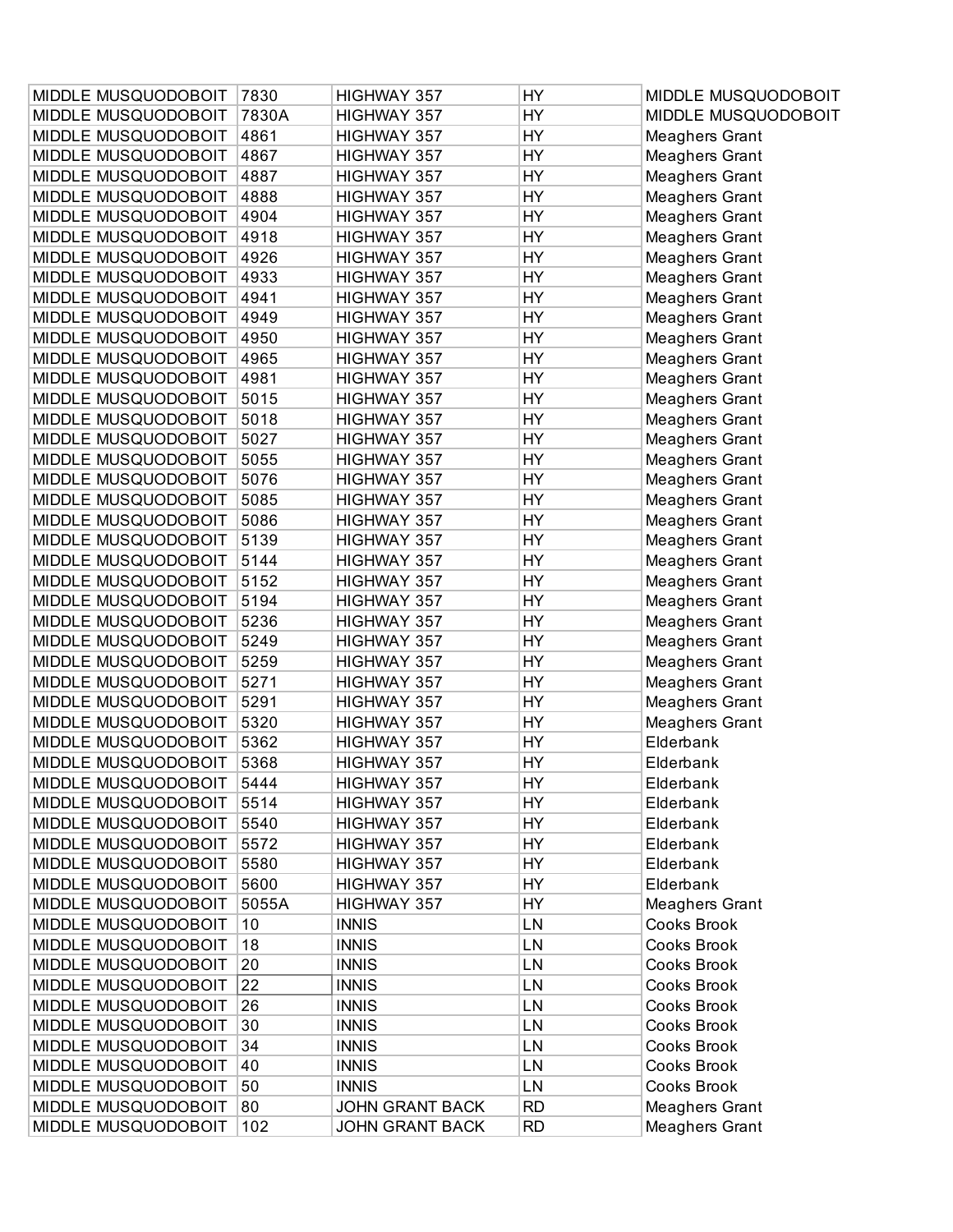| MIDDLE MUSQUODOBOIT    | 104  | <b>JOHN GRANT BACK</b> | <b>RD</b>  | <b>Meaghers Grant</b>      |
|------------------------|------|------------------------|------------|----------------------------|
| MIDDLE MUSQUODOBOIT    | 120  | <b>JOHN GRANT BACK</b> | <b>RD</b>  | <b>Meaghers Grant</b>      |
| MIDDLE MUSQUODOBOIT    | 136  | <b>JOHN GRANT BACK</b> | <b>RD</b>  | <b>Meaghers Grant</b>      |
| MIDDLE MUSQUODOBOIT    | 146  | <b>JOHN GRANT BACK</b> | <b>RD</b>  | <b>Meaghers Grant</b>      |
| MIDDLE MUSQUODOBOIT    | 10   | <b>KEDDY</b>           | <b>RD</b>  | <b>Cooks Brook</b>         |
| MIDDLE MUSQUODOBOIT    | 37   | <b>KEDDY</b>           | <b>RD</b>  | Cooks Brook                |
| MIDDLE MUSQUODOBOIT    | 40   | <b>KEDDY</b>           | <b>RD</b>  | Cooks Brook                |
| MIDDLE MUSQUODOBOIT    | 57   | <b>KEDDY</b>           | <b>RD</b>  | <b>Cooks Brook</b>         |
| MIDDLE MUSQUODOBOIT    | 58   | <b>KEDDY</b>           | <b>RD</b>  | Cooks Brook                |
| MIDDLE MUSQUODOBOIT    | 59   | <b>KEDDY</b>           | <b>RD</b>  | Cooks Brook                |
| MIDDLE MUSQUODOBOIT    | 71   | <b>KEDDY</b>           | <b>RD</b>  | <b>Cooks Brook</b>         |
| MIDDLE MUSQUODOBOIT    | 72   | <b>KEDDY</b>           | <b>RD</b>  | Cooks Brook                |
| MIDDLE MUSQUODOBOIT    | 73   | <b>KEDDY</b>           | <b>RD</b>  | Cooks Brook                |
| MIDDLE MUSQUODOBOIT    | 81   | <b>KEDDY</b>           | <b>RD</b>  | Cooks Brook                |
| MIDDLE MUSQUODOBOIT    | 88   | <b>KEDDY</b>           | <b>RD</b>  | Cooks Brook                |
| MIDDLE MUSQUODOBOIT    | 91   | <b>KEDDY</b>           | <b>RD</b>  | Cooks Brook                |
| MIDDLE MUSQUODOBOIT    | 97   | <b>KEDDY</b>           | <b>RD</b>  | <b>Cooks Brook</b>         |
| MIDDLE MUSQUODOBOIT    | 99   | <b>KEDDY</b>           | <b>RD</b>  | Cooks Brook                |
| MIDDLE MUSQUODOBOIT    | 104  | <b>KEDDY</b>           | <b>RD</b>  | Cooks Brook                |
| MIDDLE MUSQUODOBOIT    | 105  | <b>KEDDY</b>           | <b>RD</b>  | Cooks Brook                |
|                        |      | <b>KEDDY</b>           |            |                            |
| MIDDLE MUSQUODOBOIT    | 111  |                        | <b>RD</b>  | Cooks Brook                |
| MIDDLE MUSQUODOBOIT    | 121  | <b>KEDDY</b>           | <b>RD</b>  | Cooks Brook                |
| MIDDLE MUSQUODOBOIT    | 131  | <b>KEDDY</b>           | <b>RD</b>  | <b>Cooks Brook</b>         |
| MIDDLE MUSQUODOBOIT    | 132  | <b>KEDDY</b>           | <b>RD</b>  | Cooks Brook                |
| MIDDLE MUSQUODOBOIT    | 139  | <b>KEDDY</b>           | <b>RD</b>  | Cooks Brook                |
| MIDDLE MUSQUODOBOIT    | 104A | <b>KEDDY</b>           | <b>RD</b>  | Cooks Brook                |
| MIDDLE MUSQUODOBOIT    | 60   | <b>LINDSAY LAKE</b>    | <b>RD</b>  | <b>LINDSAY LAKE</b>        |
| MIDDLE MUSQUODOBOIT    | 109  | <b>LINDSAY LAKE</b>    | <b>RD</b>  | <b>LINDSAY LAKE</b>        |
| MIDDLE MUSQUODOBOIT    | 211  | <b>LINDSAY LAKE</b>    | <b>RD</b>  | <b>LINDSAY LAKE</b>        |
| MIDDLE MUSQUODOBOIT    | 1    | <b>MAPLE</b>           | DR         | MIDDLE MUSQUODOBOIT        |
| MIDDLE MUSQUODOBOIT    | 11   | <b>MAPLE</b>           | DR         | MIDDLE MUSQUODOBOIT        |
| MIDDLE MUSQUODOBOIT    | 17   | <b>MAPLE</b>           | DR         | MIDDLE MUSQUODOBOIT        |
| MIDDLE MUSQUODOBOIT    | 21   | <b>MAPLE</b>           | DR         | MIDDLE MUSQUODOBOIT        |
| MIDDLE MUSQUODOBOIT    | 28   | <b>MAPLE</b>           | DR         | MIDDLE MUSQUODOBOIT        |
| MIDDLE MUSQUODOBOIT 34 |      | MAPLE                  | ${\sf DR}$ | MIDDLE MUSQUODOBOIT        |
| MIDDLE MUSQUODOBOIT    | 37   | MAPLE                  | DR         | <b>MIDDLE MUSQUODOBOIT</b> |
| MIDDLE MUSQUODOBOIT    | 41   | <b>MAPLE</b>           | DR         | <b>MIDDLE MUSQUODOBOIT</b> |
| MIDDLE MUSQUODOBOIT    | 47   | <b>MAPLE</b>           | DR         | MIDDLE MUSQUODOBOIT        |
| MIDDLE MUSQUODOBOIT    | 48   | <b>MAPLE</b>           | DR         | MIDDLE MUSQUODOBOIT        |
| MIDDLE MUSQUODOBOIT    | 51   | <b>MAPLE</b>           | DR         | MIDDLE MUSQUODOBOIT        |
| MIDDLE MUSQUODOBOIT    | 60   | <b>MAPLE</b>           | DR         | MIDDLE MUSQUODOBOIT        |
| MIDDLE MUSQUODOBOIT    | 63   | <b>MAPLE</b>           | DR         | MIDDLE MUSQUODOBOIT        |
| MIDDLE MUSQUODOBOIT    | 64   | <b>MAPLE</b>           | DR         | <b>MIDDLE MUSQUODOBOIT</b> |
| MIDDLE MUSQUODOBOIT    | 81   | <b>MAPLE</b>           | DR         | MIDDLE MUSQUODOBOIT        |
| MIDDLE MUSQUODOBOIT    | 99   | <b>MAPLE</b>           | DR         | MIDDLE MUSQUODOBOIT        |
| MIDDLE MUSQUODOBOIT    | 46   | <b>MCDOUGALL</b>       | <b>RD</b>  | Cooks Brook                |
| MIDDLE MUSQUODOBOIT    | 56   | <b>MCDOUGALL</b>       | <b>RD</b>  | Cooks Brook                |
| MIDDLE MUSQUODOBOIT    | 62   | <b>MCDOUGALL</b>       | <b>RD</b>  | Cooks Brook                |
| MIDDLE MUSQUODOBOIT    | 64   | <b>MCDOUGALL</b>       | <b>RD</b>  | Cooks Brook                |
| MIDDLE MUSQUODOBOIT    | 72   | <b>MCDOUGALL</b>       | <b>RD</b>  | Cooks Brook                |
| MIDDLE MUSQUODOBOIT    | 80   | <b>MCDOUGALL</b>       | <b>RD</b>  | Cooks Brook                |
| MIDDLE MUSQUODOBOIT    | 86   | <b>MCDOUGALL</b>       | <b>RD</b>  | Cooks Brook                |
|                        |      |                        |            |                            |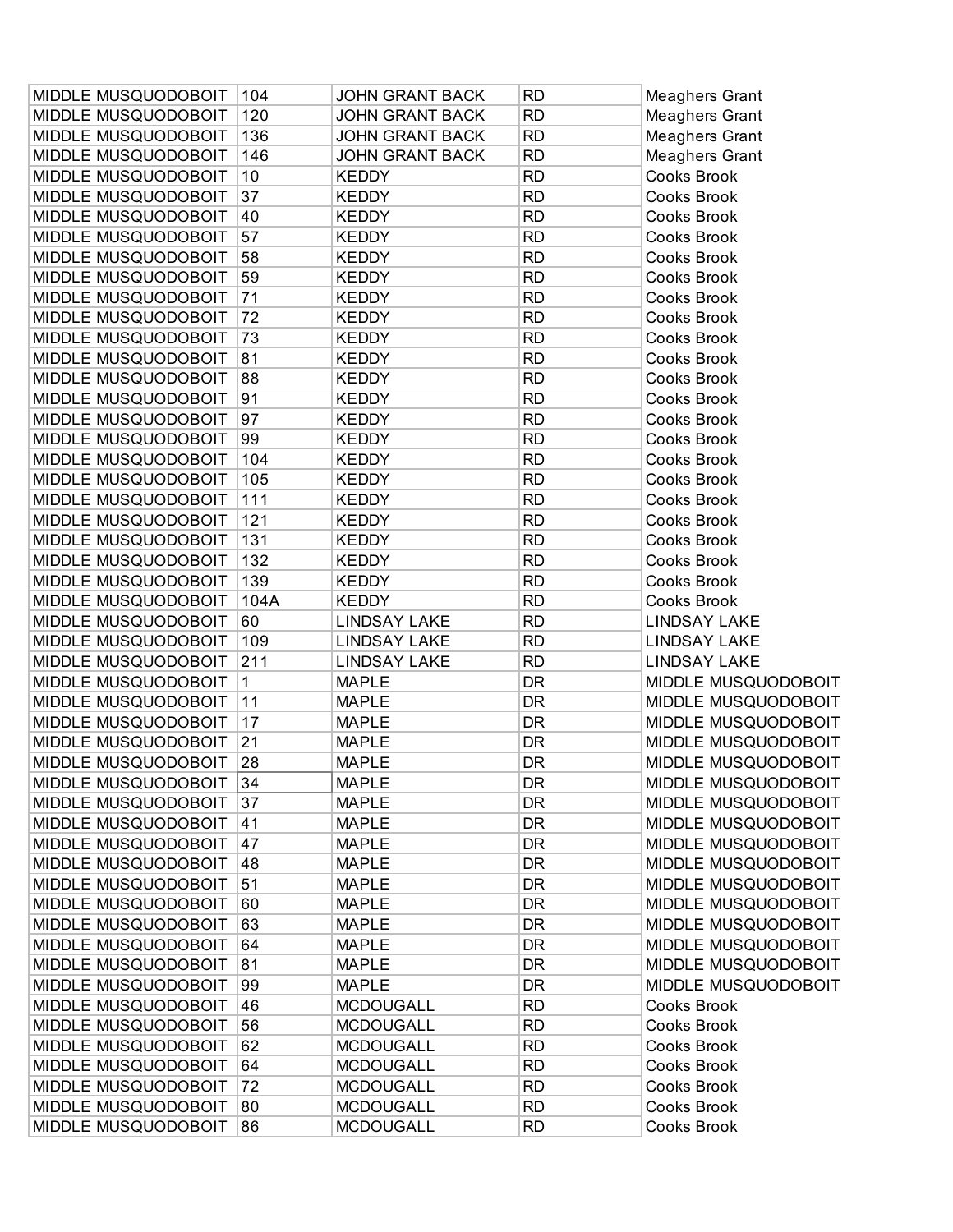| MIDDLE MUSQUODOBOIT        | 92   | <b>MCDOUGALL</b>   | <b>RD</b> | Cooks Brook           |
|----------------------------|------|--------------------|-----------|-----------------------|
| MIDDLE MUSQUODOBOIT        | 98   | <b>MCDOUGALL</b>   | <b>RD</b> | Cooks Brook           |
| MIDDLE MUSQUODOBOIT        | 104  | <b>MCDOUGALL</b>   | <b>RD</b> | Cooks Brook           |
| MIDDLE MUSQUODOBOIT        | 110  | <b>MCDOUGALL</b>   | <b>RD</b> | Cooks Brook           |
| MIDDLE MUSQUODOBOIT        | 132  | <b>MCDOUGALL</b>   | <b>RD</b> | Cooks Brook           |
| MIDDLE MUSQUODOBOIT        | 150  | <b>MCDOUGALL</b>   | <b>RD</b> | Cooks Brook           |
| MIDDLE MUSQUODOBOIT        | 31   | <b>MEADOW</b>      | <b>RD</b> | Elderbank             |
| MIDDLE MUSQUODOBOIT        | 79   | <b>MEADOW</b>      | <b>RD</b> | Elderbank             |
| MIDDLE MUSQUODOBOIT        | 276  | <b>MEADOW</b>      | <b>RD</b> | Elderbank             |
| MIDDLE MUSQUODOBOIT        | 9739 | <b>MOOSE RIVER</b> | <b>RD</b> | <b>ELMSVALE</b>       |
| MIDDLE MUSQUODOBOIT        | 7212 | <b>MOOSE RIVER</b> | <b>RD</b> | <b>LONG LAKE</b>      |
| MIDDLE MUSQUODOBOIT        | 7236 | <b>MOOSE RIVER</b> | <b>RD</b> | <b>LONG LAKE</b>      |
| MIDDLE MUSQUODOBOIT        | 7429 | <b>MOOSE RIVER</b> | <b>RD</b> | <b>LONG LAKE</b>      |
| MIDDLE MUSQUODOBOIT        | 7811 | <b>MOOSE RIVER</b> | <b>RD</b> | <b>LONG LAKE</b>      |
| MIDDLE MUSQUODOBOIT        | 7884 | <b>MOOSE RIVER</b> | <b>RD</b> | <b>LONG LAKE</b>      |
| MIDDLE MUSQUODOBOIT        | 8289 | <b>MOOSE RIVER</b> | <b>RD</b> | <b>LINDSAY LAKE</b>   |
| MIDDLE MUSQUODOBOIT        | 8376 | <b>MOOSE RIVER</b> | <b>RD</b> | <b>LINDSAY LAKE</b>   |
| MIDDLE MUSQUODOBOIT        | 8428 | <b>MOOSE RIVER</b> | <b>RD</b> | <b>LINDSAY LAKE</b>   |
| MIDDLE MUSQUODOBOIT        | 8434 | <b>MOOSE RIVER</b> | <b>RD</b> | <b>LINDSAY LAKE</b>   |
| MIDDLE MUSQUODOBOIT        | 8442 | <b>MOOSE RIVER</b> | <b>RD</b> | <b>LINDSAY LAKE</b>   |
| MIDDLE MUSQUODOBOIT        | 8460 | <b>MOOSE RIVER</b> | <b>RD</b> | <b>LINDSAY LAKE</b>   |
| MIDDLE MUSQUODOBOIT        | 8464 | <b>MOOSE RIVER</b> | <b>RD</b> | <b>LINDSAY LAKE</b>   |
| MIDDLE MUSQUODOBOIT        | 8496 | <b>MOOSE RIVER</b> | <b>RD</b> | <b>LINDSAY LAKE</b>   |
| MIDDLE MUSQUODOBOIT        | 8611 | <b>MOOSE RIVER</b> | <b>RD</b> | <b>LINDSAY LAKE</b>   |
| MIDDLE MUSQUODOBOIT        | 8649 | <b>MOOSE RIVER</b> | <b>RD</b> | LINDSAY LAKE          |
| MIDDLE MUSQUODOBOIT        | 8652 | <b>MOOSE RIVER</b> | <b>RD</b> | <b>LINDSAY LAKE</b>   |
| MIDDLE MUSQUODOBOIT        | 8860 | <b>MOOSE RIVER</b> | <b>RD</b> | <b>LINDSAY LAKE</b>   |
| MIDDLE MUSQUODOBOIT        | 8908 | <b>MOOSE RIVER</b> | <b>RD</b> | <b>LINDSAY LAKE</b>   |
| MIDDLE MUSQUODOBOIT        | 8913 | <b>MOOSE RIVER</b> | <b>RD</b> | <b>LINDSAY LAKE</b>   |
| MIDDLE MUSQUODOBOIT        | 9011 | <b>MOOSE RIVER</b> | <b>RD</b> | NEWCOMB CORNER        |
| MIDDLE MUSQUODOBOIT        | 9080 | <b>MOOSE RIVER</b> | <b>RD</b> | NEWCOMB CORNER        |
| MIDDLE MUSQUODOBOIT        | 9098 | <b>MOOSE RIVER</b> | <b>RD</b> | NEWCOMB CORNER        |
| MIDDLE MUSQUODOBOIT        | 9108 | MOOSE RIVER        | <b>RD</b> | NEWCOMB CORNER        |
| MIDDLE MUSQUODOBOIT        | 9210 | <b>MOOSE RIVER</b> | <b>RD</b> | <b>NEWCOMB CORNER</b> |
| MIDDLE MUSQUODOBOIT   9231 |      | <b>MOOSE RIVER</b> | RD        | NEWCOMB CORNER        |
| MIDDLE MUSQUODOBOIT        | 9276 | <b>MOOSE RIVER</b> | <b>RD</b> | NEWCOMB CORNER        |
| MIDDLE MUSQUODOBOIT        | 9315 | <b>MOOSE RIVER</b> | <b>RD</b> | NEWCOMB CORNER        |
| MIDDLE MUSQUODOBOIT        | 9370 | <b>MOOSE RIVER</b> | <b>RD</b> | NEWCOMB CORNER        |
| MIDDLE MUSQUODOBOIT        | 9391 | <b>MOOSE RIVER</b> | <b>RD</b> | NEWCOMB CORNER        |
| MIDDLE MUSQUODOBOIT        | 9479 | <b>MOOSE RIVER</b> | <b>RD</b> | <b>NEWCOMB CORNER</b> |
| MIDDLE MUSQUODOBOIT        | 9499 | <b>MOOSE RIVER</b> | <b>RD</b> | NEWCOMB CORNER        |
| MIDDLE MUSQUODOBOIT        | 9540 | <b>MOOSE RIVER</b> | <b>RD</b> | <b>NEWCOMB CORNER</b> |
| MIDDLE MUSQUODOBOIT        | 9571 | <b>MOOSE RIVER</b> | <b>RD</b> | NEWCOMB CORNER        |
| MIDDLE MUSQUODOBOIT        | 9572 | <b>MOOSE RIVER</b> | <b>RD</b> | <b>NEWCOMB CORNER</b> |
| MIDDLE MUSQUODOBOIT        | 9595 | <b>MOOSE RIVER</b> | <b>RD</b> | NEWCOMB CORNER        |
| MIDDLE MUSQUODOBOIT        | 9596 | <b>MOOSE RIVER</b> | <b>RD</b> | NEWCOMB CORNER        |
| MIDDLE MUSQUODOBOIT        | 9608 | <b>MOOSE RIVER</b> | <b>RD</b> | NEWCOMB CORNER        |
| MIDDLE MUSQUODOBOIT        | 9628 | <b>MOOSE RIVER</b> | <b>RD</b> | NEWCOMB CORNER        |
| MIDDLE MUSQUODOBOIT        | 9668 | <b>MOOSE RIVER</b> | <b>RD</b> | <b>ELMSVALE</b>       |
| MIDDLE MUSQUODOBOIT        | 9691 | MOOSE RIVER        | <b>RD</b> | <b>ELMSVALE</b>       |
| MIDDLE MUSQUODOBOIT        | 9710 | MOOSE RIVER        | <b>RD</b> | <b>ELMSVALE</b>       |
| MIDDLE MUSQUODOBOIT        | 9726 | <b>MOOSE RIVER</b> | <b>RD</b> | <b>ELMSVALE</b>       |
|                            |      |                    |           |                       |